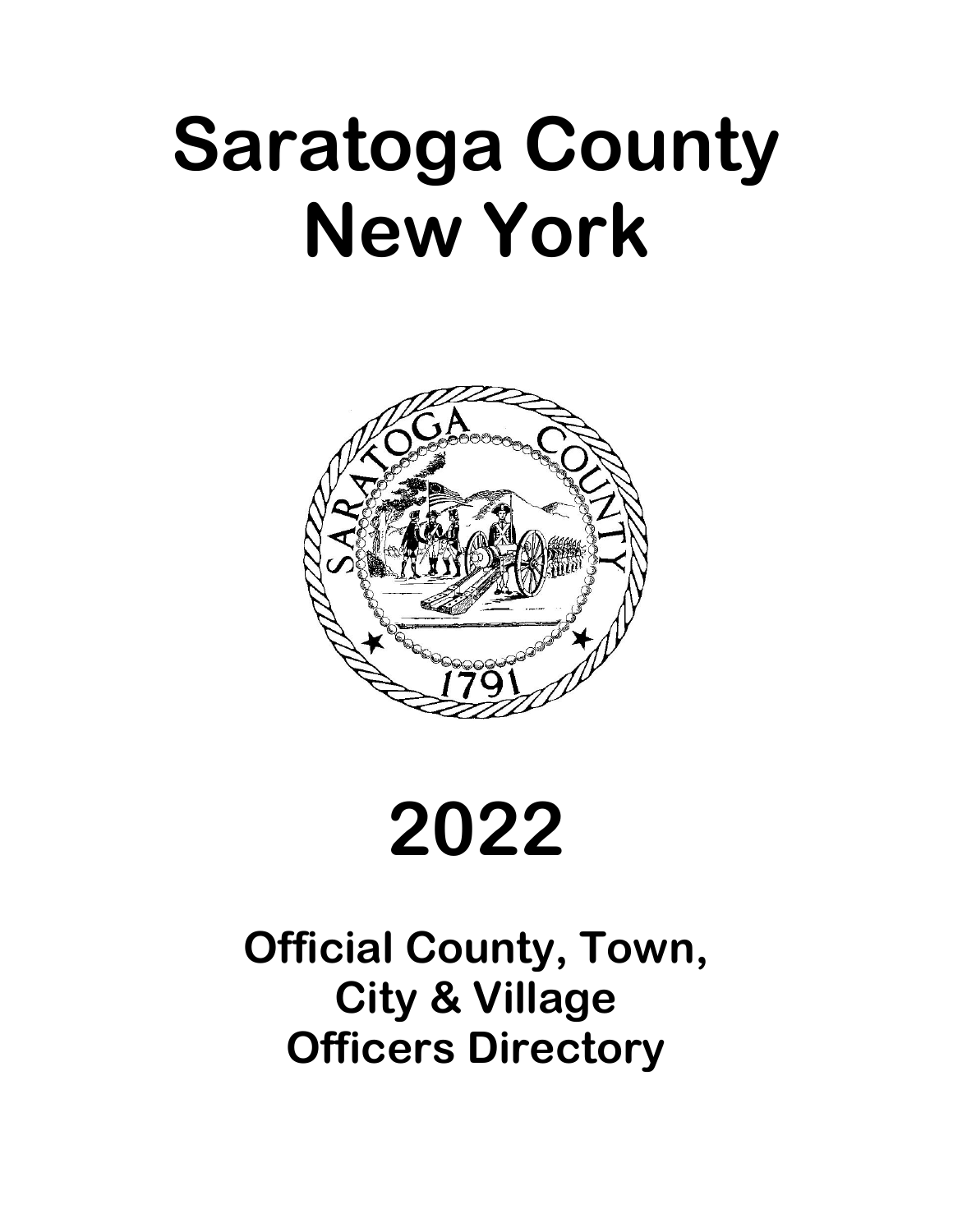#### **Saratoga County A Brief History By Lauren Roberts, County Historian**

**Saratoga County was formed from lands previously belonging to Albany County on February 7, 1791. These lands included most of the Kayaderosseras Patent granted by Queen Anne to 13 of her "loving subjects" in 1708. Saratoga County occupies an important geographical position; bounded on the north and east by the Hudson River and the south by the Mohawk River, the confluence of these two great waterways have made the County a prime destination in times of both war and peace. The northwestern portion of the county is a mountainous area located within the Adirondack Park, while many important rivers and streams such as the Sacandaga and Kayaderosseras dominate the fertile valley areas. The diverse geography of this County has made it appealing to many different people who have chosen to call Saratoga County home.** 

**The Mohawks of the Iroquois Confederacy used this area as hunting and fishing grounds before the Europeans settled here. Many waterways and well-worn Native American trails were used during the French and Indian War (1755-1763) and during the American Revolution. In the Fall of 1777 British troops led by General John Burgoyne were headed south along the Hudson River when they encountered a large number of Americans entrenched at Bemis Heights. After two battles, the Americans were victorious and General Burgoyne surrendered to the Americans, led by General Horatio Gates on October 17, 1777. The Battle of Saratoga became famously known as the turning point of the American Revolution.** 

**Saratoga County sits on a geological fault line from which mineral springs push forth to the surface. These mineral waters were thought to have healing powers by the Native Americans and eventually became a much sought-after resource for European settlers here as well. Ballston Spa became a well-known destination for visitors hoping that the medicinal effects of the mineral springs would heal their diverse ailments. Hotels and railroads were built to accommodate the multitudes of summer visitors. Eventually, Saratoga Springs would trump Ballston Spa as the "Queen of the Spas" and enjoyed much prosperity through the Victorian Era. Summer visitors came to Saratoga Springs to "see and be seen" by others. Along with the various drink halls, fountains, and bathhouses, Saratoga Lake and the Saratoga Racetrack became other popular destinations for those visiting the area during summer months.** 

**Saratoga County is filled with various museums, historic sites and parks that preserve the rich history of this area. Both visitors and residents alike enjoy the diverse environmental and historic attractions Saratoga County has to offer.**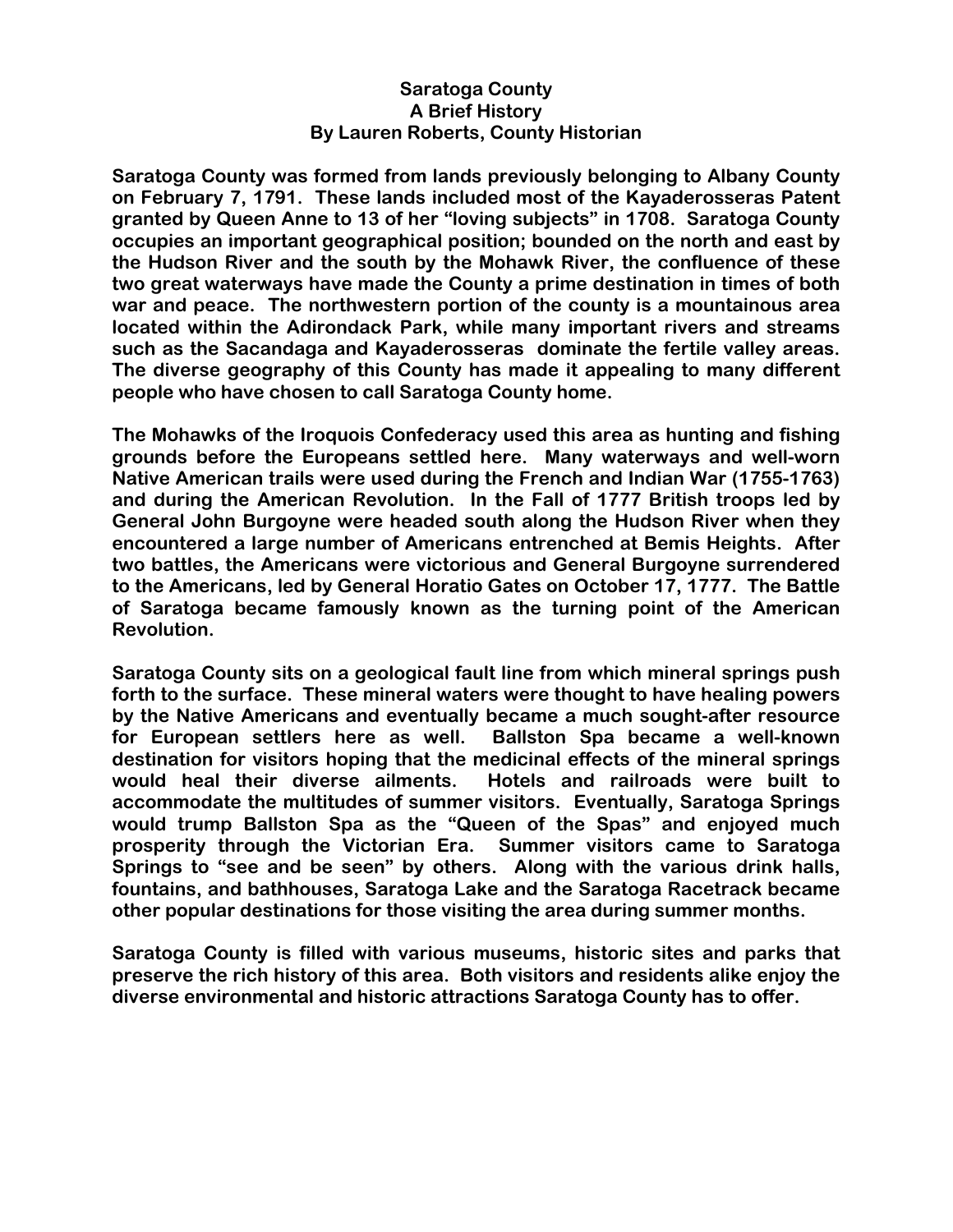### **Focus On Saratoga County Town of Moreau**

The Town of Moreau was established as a municipality in 1805. It was named in honor of French General Jean Victor Moreau, a renowned military commander. Originally, the town was part of the neighboring Town of Northumberland. Located on the Hudson River in northeastern Saratoga County, the Town of Moreau is 15 miles from the Saratoga Racetrack, Racino, and Saratoga Performing Arts Center. Moreau is also 10 miles from beautiful Lake George and the Adirondack Park. The Village of South Glens Falls and the hamlets of Fenimore, Reynolds Corners, Fernwood, and Fortsville reside in the town.

Various American Indian peoples occupied the town prior to European arrival. The border between the Algonquian and the Haudenosaunee Peoples fell on what is now Moreau. In the 1750s, the area saw an influx of European settlement. One of the oldest structures in Moreau, the Parks-Bentley Place, was the residence of the town's original settlers. The Parks-Bentley Place is now the home of the Moreau Historical Society and Museum. The town is also the site of the Royal Blockhouse, a British fortification that was part of the Fort Edward/Rogers Island military complex during the French and Indian War. Moreau is also home to Grant Cottage, the summerhouse of President Ulysses S. Grant. He died there on July 23, 1885.

There are ample recreational activities available in Moreau. Moreau Lake State Park covers over 4,000 acres of pristine forestland. It was rated by Reserve America as one of the Top 100 Campgrounds in the nation. The Harry J. Betar, Jr. Recreational Park highlights the town. The park provides acres of athletic fields, pavilion facilities, and trails for hiking and cross-country skiing. The town also offers several riparian activities on the Hudson River including boat launches, beaches, and picnic areas. Many community services in the town are offered through the Moreau Community Center, the South Glens Falls Central School District, the South Glens Falls Fire Company, and the Moreau Emergency Squad.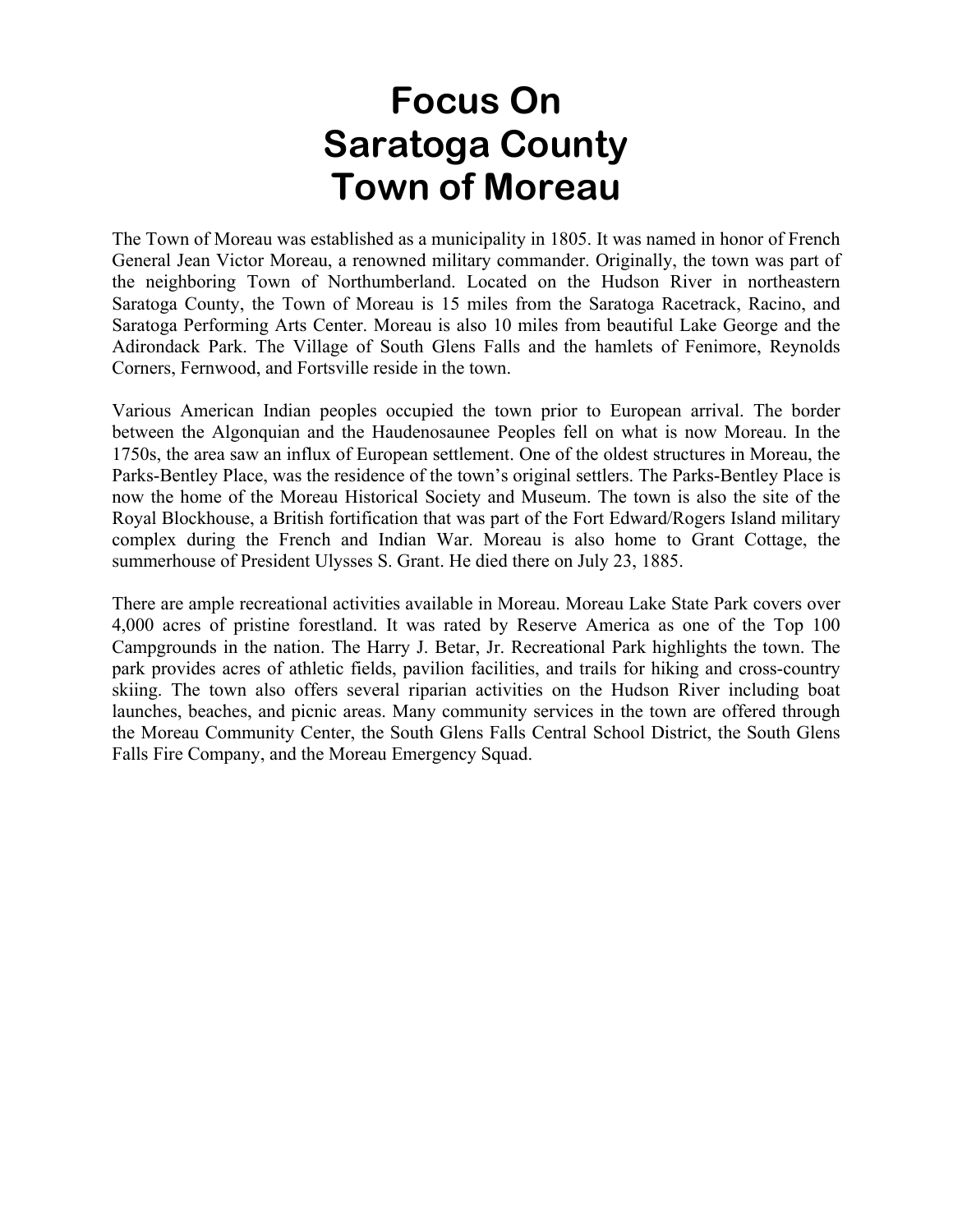# **Town of Ballston**

| <b>Street Address:</b>            | 323 Charlton Road, Ballston Spa, NY 12020 |                                                |              |  |  |
|-----------------------------------|-------------------------------------------|------------------------------------------------|--------------|--|--|
| <b>Mailing Address:</b>           | PO Box 67, Burnt Hills, NY 12027          |                                                |              |  |  |
| Phone:                            | 518-490-2800                              |                                                |              |  |  |
| Fax:                              | 518-884-2839                              |                                                |              |  |  |
| Website:                          | www.townofballstonny.org                  |                                                |              |  |  |
|                                   |                                           |                                                |              |  |  |
| Town Board Meetings days and time |                                           | 2nd and last Tuesday of the month at 6:30 p.m. |              |  |  |
|                                   |                                           |                                                |              |  |  |
|                                   | <b>Name</b>                               | Email                                          | Phone        |  |  |
| <b>Town Supervisor</b>            | <b>Eric Connolly</b>                      | econnolly@townofballstonny.org                 | 518-490-2780 |  |  |
| Deputy Town Supervisor            | Joe Whalen                                | jwhalen@townofballstonny.org                   | 518-490-2725 |  |  |
| <b>Board Member</b>               | Kelly Jasinski                            | kjasinski@townofballstonny.org                 | 518-573-5431 |  |  |
| <b>Board Member</b>               | <b>Chuck Curtiss</b>                      | ccurtiss@townofballstonny.org                  | 518-526-6286 |  |  |
| <b>Board Member</b>               | Rob Fendrick                              | rfendrick@townofballstonny.org                 | 518-858-1289 |  |  |
| <b>Board Member</b>               | Michael Carota                            | mcarota@townofballstonny.org                   | 518-723-0164 |  |  |
| <b>Town Clerk</b>                 | Carol Gumienny                            | cgumienny@townofballstonny.org                 | 518-490-2750 |  |  |
| Deputy Town Clerk                 | Jodi Hollowood                            | jhollowood@townofballstonny.org                | 518-490-2729 |  |  |
| Highway Superintendent            | Joe Whalen                                | jwhalen@townofballstonny.org                   | 518-490-2725 |  |  |
| <b>Town Assessor</b>              | <b>Peter Hotaling</b>                     | photaling@townofballstonny.org                 | 518-490-2719 |  |  |
| <b>Tax Collector</b>              | Patti Mazza                               | pmazza@townofballstonny.org                    | 518-490-2722 |  |  |
| <b>Town Attorney</b>              | Debra Kaelin                              |                                                |              |  |  |
| <b>Building Inspector</b>         | Jeff Stickles                             | jstickles@townofballstonny.org                 | 518-490-2740 |  |  |
| Code Enforcement                  | <b>Jeff Stickles</b>                      | jstickles@townofballstonny.org                 |              |  |  |
| Historian                         | <b>Rick Reynolds</b>                      | rreynolds@townofballstonny.org                 | 518-399-6778 |  |  |
| Town Justice                      | <b>Brandi Burns</b>                       |                                                | 518-490-2718 |  |  |
| <b>Town Justice</b>               | <b>Michael Morrissey</b>                  |                                                | 518-490-2718 |  |  |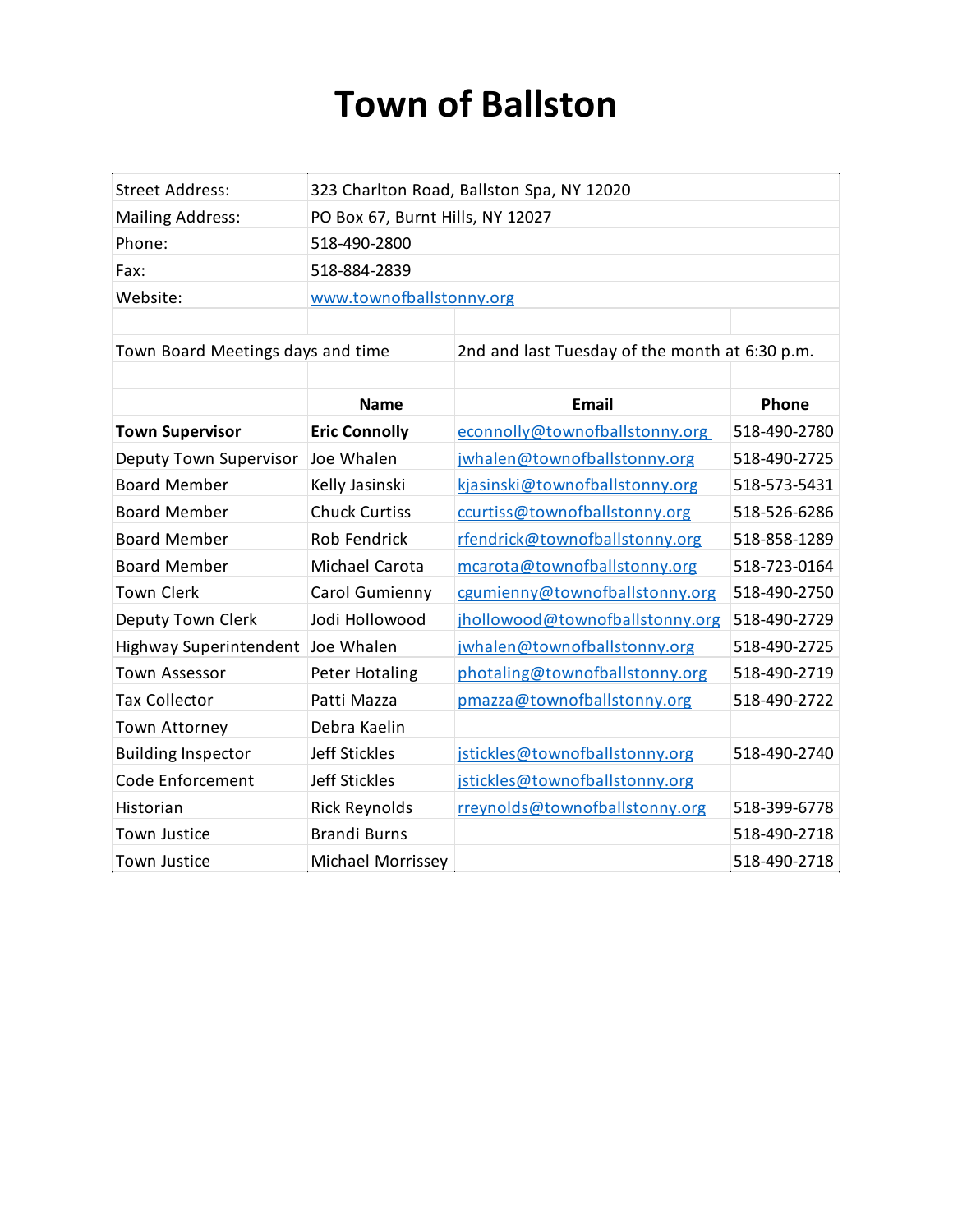# **Town of Charlton**

| <b>Street Address</b>             | 758 Charlton Road, Charlton, NY 12019 |                                      |              |  |  |
|-----------------------------------|---------------------------------------|--------------------------------------|--------------|--|--|
| <b>Mailing Address</b>            | 758 Charlton Road, Charlton, NY 12019 |                                      |              |  |  |
| Phone                             | 518-384-0152                          |                                      |              |  |  |
| Fax                               | 518-384-0385                          |                                      |              |  |  |
| Website                           | www.townofcharlton.org                |                                      |              |  |  |
|                                   |                                       |                                      |              |  |  |
| Town Board Meetings days and time |                                       | 2nd & 4th Monday 7:30 pm             |              |  |  |
|                                   |                                       |                                      |              |  |  |
|                                   | <b>Name</b>                           | Email                                | Phone        |  |  |
| <b>Town Supervisor</b>            | <b>Joe Grasso</b>                     | supervisor@townofcharlton.org        | 518-257-0224 |  |  |
| Deputy Town Supervisor            | Dave Robbins                          | councilmanrobbins@townofcharlton.org | 518-669-5028 |  |  |
| <b>Board Member</b>               | James Glavin                          | councilmanglavin@townofcharlton.org  | 518-450-9690 |  |  |
| <b>Board Member</b>               | Dave Robbins                          | councilmanrobbins@townofcharlton.org | 518-669-5028 |  |  |
| <b>Board Member</b>               | Paul St. John                         | councilmanstjohn@townofcharlton.org  | 518-669-2793 |  |  |
| <b>Board Member</b>               | <b>Christopher Tasse</b>              | councilmantasse@townofcharlton.org   | 518-366-1941 |  |  |
| <b>Town Attorney</b>              | James Craig                           | jpc@browncraighunt.com               | 518-885-9292 |  |  |
| <b>Town Clerk</b>                 | <b>Brenda Mills</b>                   | townclerk@townofcharlton.org         | 518-881-7033 |  |  |
| Deputy Town Clerk                 | <b>Teresa Hart</b>                    | deputy@townofcharlton.org            | 518-366-4350 |  |  |
| Highway Superintendent            | Marshall Heritage                     | highway@townofcharlton.org           | 518-857-3431 |  |  |
| <b>Town Assessor</b>              | <b>Kim Caron</b>                      | assessors@townofcharlton.org         | 518-857-8974 |  |  |
| <b>Tax Collector</b>              | Sue McBurnie                          | taxcollector@townofcharlton.org      | 518-366-9235 |  |  |
| <b>Building Inspector</b>         | <b>Terry Anthony</b>                  | zoning@townofcharlton.org            | 518-857-4109 |  |  |
| Code Enforcement                  | <b>Terry Anthony</b>                  | zoning@townofcharlton.org            | 518-857-4109 |  |  |
| Historian                         | Marv Livingston                       | historian@townofcharlton.org         | 518-384-0152 |  |  |
| <b>Town Justice</b>               | Vern Ketchum                          | vketchum@nycourts.gov                | 518-491-9353 |  |  |
| <b>Town Justice</b>               | Kevin Hart                            | khart@nycourts.gov                   | 518-301-1311 |  |  |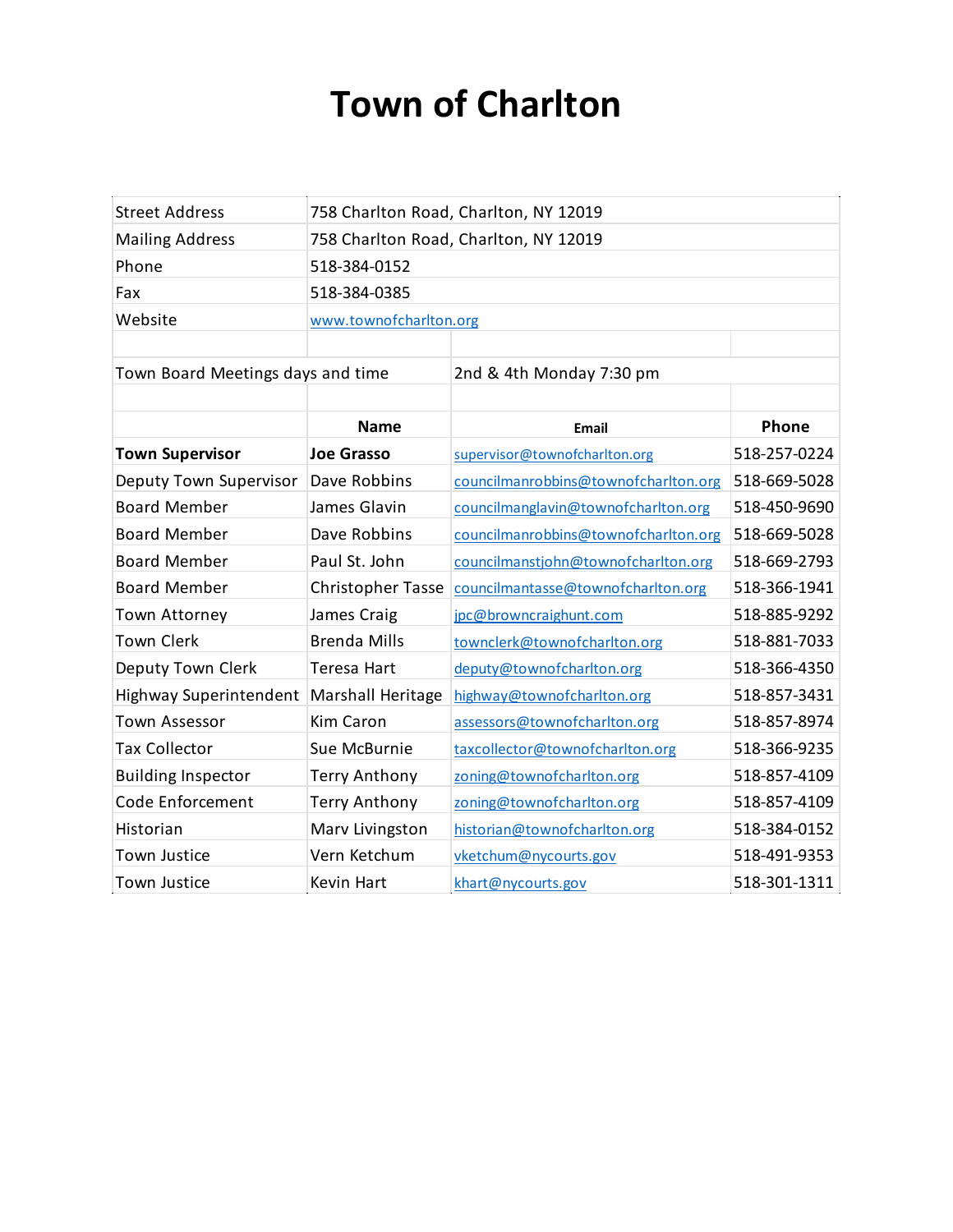# **Town of Clifton Park**

| <b>Street Address</b>              | One Town Hall Plaza                                                                   |                                                                         |              |  |
|------------------------------------|---------------------------------------------------------------------------------------|-------------------------------------------------------------------------|--------------|--|
| <b>Mailing Address</b>             | Clifton Park, NY 12065                                                                |                                                                         |              |  |
| Phone                              | 518-371-6651                                                                          |                                                                         |              |  |
| Fax                                | Supervisor Fax: 518-371-1136; Clerk's Fax: 518-383-5088;<br>Highway Fax: 518-373-0039 |                                                                         |              |  |
| Website                            | www.cliftonpark.org                                                                   |                                                                         |              |  |
|                                    |                                                                                       |                                                                         |              |  |
| Town Board Meetings days and time  |                                                                                       | 1st 3 Mondays of the month, except July<br>and August, 1st & 3rd Monday |              |  |
|                                    | <b>Name</b>                                                                           | <b>Email</b>                                                            | Phone        |  |
| <b>Town Supervisor</b>             | <b>Phil Barrett</b>                                                                   | pbarrett@cliftonpark.org                                                | 518-371-6651 |  |
| <b>County Supervisor</b>           | Jonathan Schopf                                                                       | jschopf@saratogacountyny.gov                                            | 518-424-5265 |  |
| Deputy Town Supervisor             | Anthony Morelli                                                                       | amorelli@cliftonpark.org                                                | 518-371-6651 |  |
| <b>Board Member</b>                | Anthony Morelli                                                                       | amorelli@cliftonpark.org                                                | 518-371-6651 |  |
| <b>Board Member</b>                | Amy Standaert                                                                         | astandaert@cliftonpark.org                                              | 518-371-6651 |  |
| <b>Board Member</b>                | Lynda Walowit                                                                         | Iwalowit@cliftonpark.org                                                | 518-371-6651 |  |
| <b>Board Member</b>                | Amy Flood                                                                             | aflood@cliftonpark.org                                                  | 518-371-6651 |  |
| Town Attorney                      | Thomas McCarthy                                                                       | tmccarthy@cliftonpark.org                                               | 518-371-6651 |  |
| <b>Town Clerk</b>                  | Teresa Brobston                                                                       | tbrobston@cliftonpark.org                                               | 518-371-6681 |  |
| Highways Superintendent            | Dahn S. Bull                                                                          | dbull@cliftonpark.org                                                   | 518-371-7310 |  |
| <b>Town Assessor</b>               | <b>Walter Smead</b>                                                                   | wsmead@cliftonpark.org                                                  | 518-371-6460 |  |
| <b>Tax Collector</b>               | Rose Savallo                                                                          | rsavallo@cliftonpark.org                                                | 518-371-5720 |  |
| Director of Building & Development | <b>Steve Myers</b>                                                                    | smyers@cliftonpark.org                                                  | 518-371-6651 |  |
| Historian                          | John Scherer                                                                          | jlscherer@aol.com                                                       |              |  |
| <b>Town Justice</b>                | James Hughes                                                                          |                                                                         | 518-371-6668 |  |
| <b>Town Justice</b>                | Robert Rybak                                                                          |                                                                         | 518-371-6668 |  |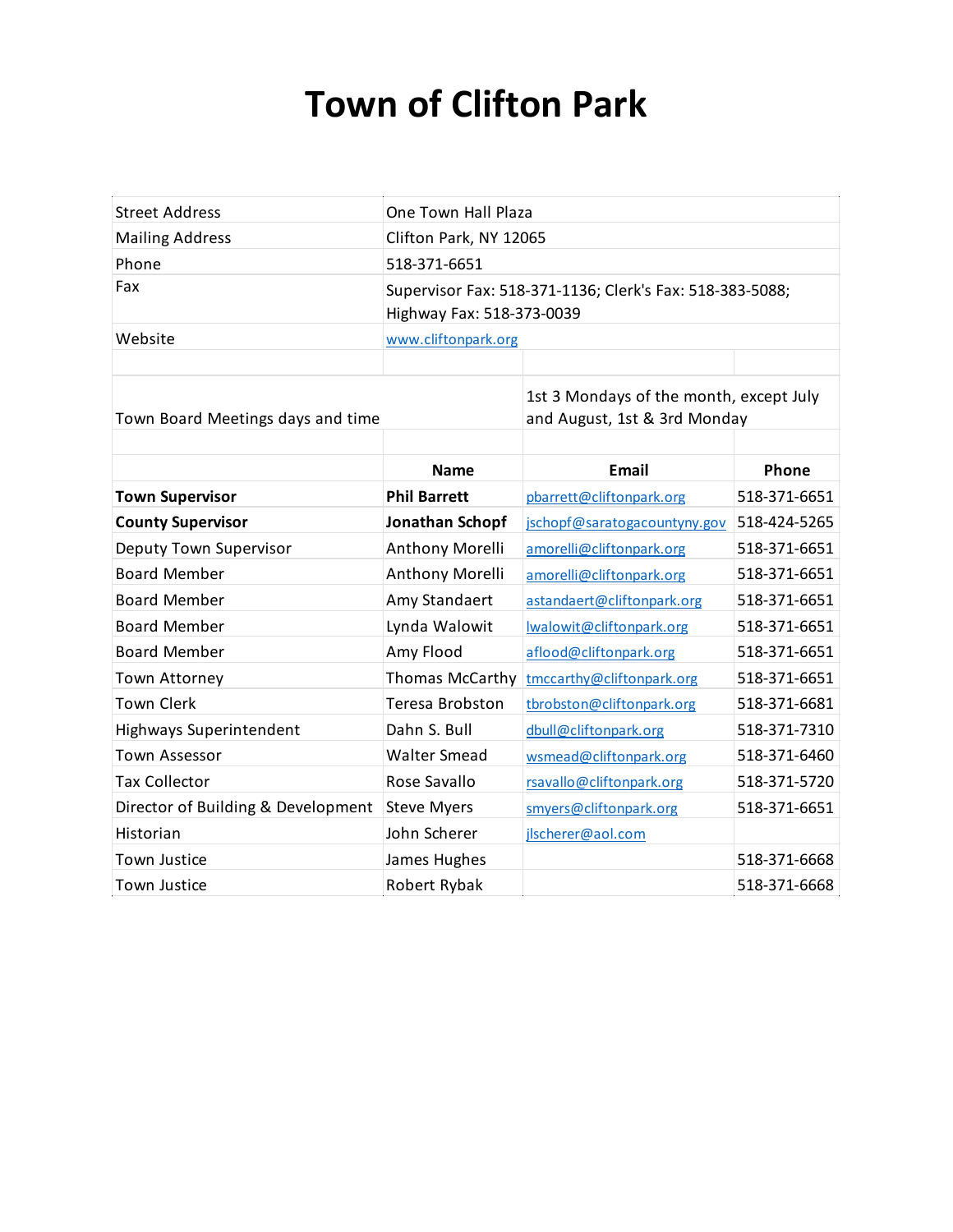# **Town of Corinth**

| <b>Street Address</b>             | 600 Palmer Ave. Corinth NY 12822 |                                           |                 |  |
|-----------------------------------|----------------------------------|-------------------------------------------|-----------------|--|
| <b>Mailing Address</b>            | 600 Palmer Ave. Corinth NY 12822 |                                           |                 |  |
| Phone                             | 518-654-9232                     |                                           |                 |  |
| Fax                               | 518-654-7751                     |                                           |                 |  |
| Website                           | www.townofcorinthny.org          |                                           |                 |  |
|                                   |                                  |                                           |                 |  |
| Town Board Meetings days and time |                                  | 2nd Thursday 6:00PM & 4th Thursday 4:30PM |                 |  |
|                                   |                                  |                                           |                 |  |
|                                   | <b>Name</b>                      | <b>Email</b>                              | Phone           |  |
| <b>Town Supervisor</b>            | <b>Eric Butler</b>               | ebutler@townofcorinthny.com               | 518-654-9232 X3 |  |
| Deputy Town Supervisor            | <b>Edward Byrnes</b>             | ebyrnes@townofcorinthny.com               | 518-654-9232    |  |
| <b>Board Member</b>               | Jeffrey Collura                  | jcollura@townofcorinthny.com              | 518-654-9232    |  |
| <b>Board Member</b>               | <b>Kiley Crooks</b>              | kcrooks@townofcorinthny.com               | 518-654-9232    |  |
| <b>Board Member</b>               | Joshua Halliday                  | jhalliday@townofcorinthny.com             | 518-654-9232    |  |
| <b>Board Member</b>               |                                  |                                           |                 |  |
| <b>Town Attorney</b>              | Robert Hafner                    | rhafner@mmshlaw.com                       | 518-793-6611    |  |
| <b>Town Attorney</b>              | Jackie White                     | jwhite@mmshlaw.com                        | 518-793-6611    |  |
| <b>Town Clerk</b>                 | <b>Brenda Peris</b>              | clerk@townofcorinthny.com                 | 518-654-9232 X4 |  |
| Deputy Town Clerk                 | Kate Halliday                    | deputyclerk@townofcorinthny.com           | 518-654-9232 X4 |  |
| Highway Superintendent            | Shawn Eggleston                  | skecorinthhwy@frontiernet.net             | 518-654-6962    |  |
| <b>Town Assessor</b>              | <b>Tina Dimitriadis</b>          | tinad@townofcorinthny.com                 | 518-654-9232 X5 |  |
| <b>Tax Collector</b>              | <b>Brenda Peris</b>              | clerk@townofcorinthny.com                 | 518-654-9232 X4 |  |
| <b>Building Inspector</b>         | <b>Albert Brooks</b>             | abrooks@townofcorinthny.com               | 518-654-9232 X6 |  |
| Code Enforcement                  | <b>Albert Brooks</b>             | abrooks@townofcorinthny.com               | 518-654-9232 X6 |  |
| Historian                         | Rachael Clothier                 | clothierfarm@yahoo.com                    | 518-654-2862    |  |
| <b>Town Justice</b>               | Lane Schermerhorn                | Ischermerhorn@nycourts.gov                | 518-654-9232 X2 |  |
| <b>Town Justice</b>               | Michael T Woodcock               | mwoodcock@nycourts.gov                    | 518-654-9232 X2 |  |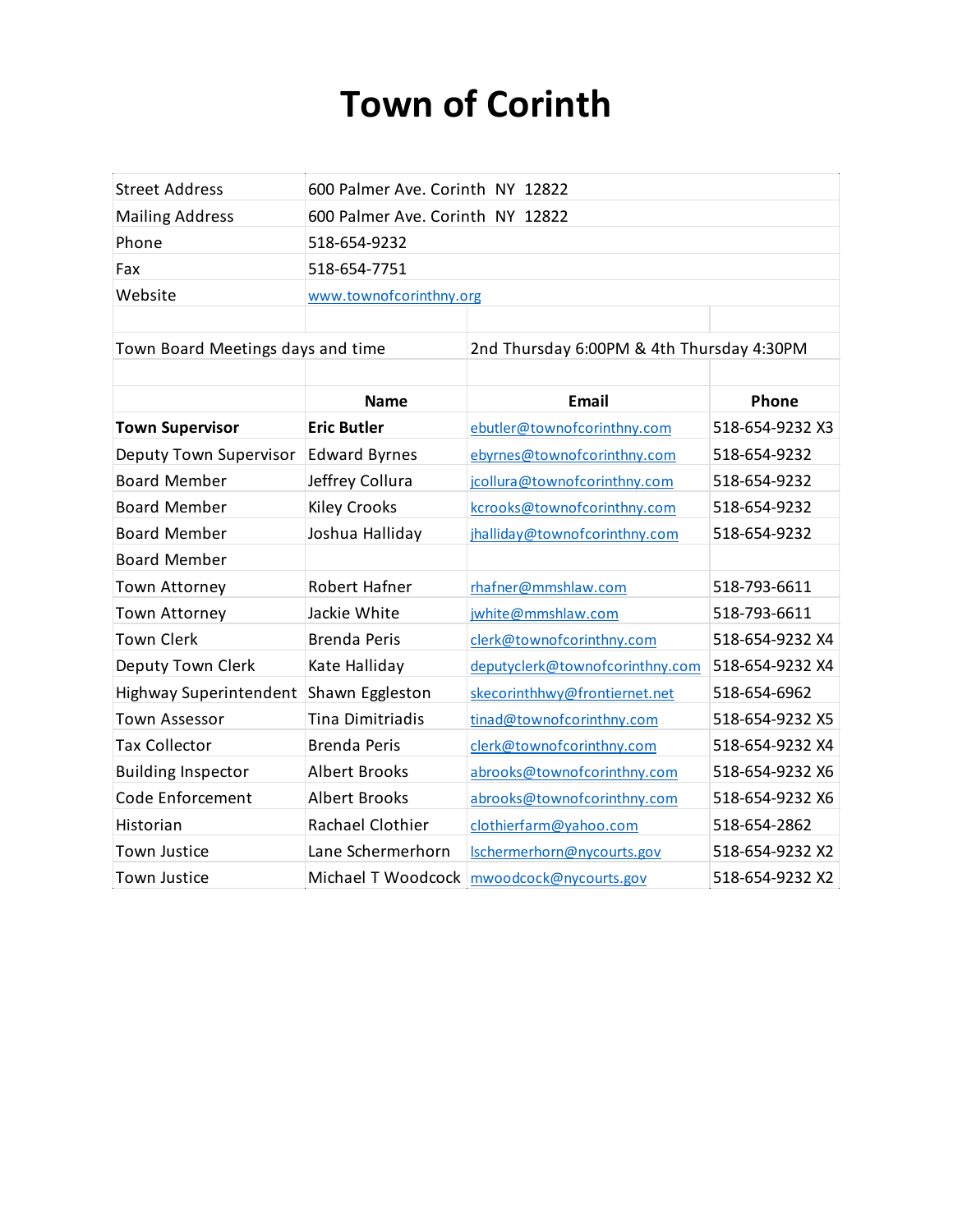### **Town of Day**

| <b>Street Address</b>                    | 1650 North Shore Road Hadley NY 12835 |                                                          |                  |  |  |
|------------------------------------------|---------------------------------------|----------------------------------------------------------|------------------|--|--|
| <b>Mailing Address</b>                   | 1650 North Shore Road Hadley NY 12835 |                                                          |                  |  |  |
| Phone                                    | 518-696-3789                          |                                                          |                  |  |  |
| Fax                                      | 518-696-5391                          |                                                          |                  |  |  |
| Website                                  | www.townofday.com                     |                                                          |                  |  |  |
|                                          |                                       |                                                          |                  |  |  |
| Town Board Meeting Day & Time            |                                       | 2nd Monday of month:<br>6:45pm audit, 7:00pm meeting     |                  |  |  |
|                                          |                                       |                                                          |                  |  |  |
|                                          | <b>Name</b>                           | <b>Email</b>                                             | Phone            |  |  |
| <b>Town Supervisor</b>                   | <b>Diana Edwards</b>                  | daysupervisor@townofday.com                              | 518-696-3789 X 1 |  |  |
| Deputy Town Supervisor                   | Jeff Gray                             |                                                          | 518-696-3789     |  |  |
| <b>Board Member</b>                      | <b>Curt Schreiner</b>                 |                                                          | 518-696-3789     |  |  |
| <b>Board Member</b>                      | George Lembo                          |                                                          | 518-696-3789     |  |  |
| <b>Board Member</b>                      | Lorraine Newton                       |                                                          | 518-696-3789     |  |  |
| <b>Board Member</b>                      | Jeff Gray                             |                                                          | 518-696-2568     |  |  |
| Town Attorney                            | Meyer, Fuller & Stockwell             | mfuller@meyerfuller.com                                  | 518-696-2568     |  |  |
| <b>Town Clerk</b>                        | Carol Vaillancourt                    | daytownclerk@townofday.com                               | 518-696-3789 X 2 |  |  |
| Deputy Town Clerk                        |                                       | Elaine Crooks (Deputy is only here if Town Clerk is not) |                  |  |  |
| Highway Superintendent Lehman Allen, Jr. |                                       | dayhighwaydept@townofday.com                             | 518-696-3019     |  |  |
| <b>Town Assessor</b>                     | Peter Dziedzic                        | dayassessor@townofday.com                                | 518-696-3789 X 4 |  |  |
| <b>Tax Collector</b>                     | Carol Vaillancourt                    | daytownclerk@townofday.com                               | 518-696-3789 X 2 |  |  |
| <b>Building Inspector</b>                | <b>Terrence Anthony</b>               | codeenforcement@townofday.com                            | 518-696-3789 X 0 |  |  |
| Code Enforcement                         | <b>Terrence Anthony</b>               | codeenforcement@townofday.com                            | 518-696-3789 X 0 |  |  |
| Historian                                | Dave Davidson                         | townofdayhistorian@yahoo.com                             | 518-696-5158     |  |  |
| <b>Town Justice</b>                      | Kenneth Johnsen                       |                                                          | 518-696-3789 X 6 |  |  |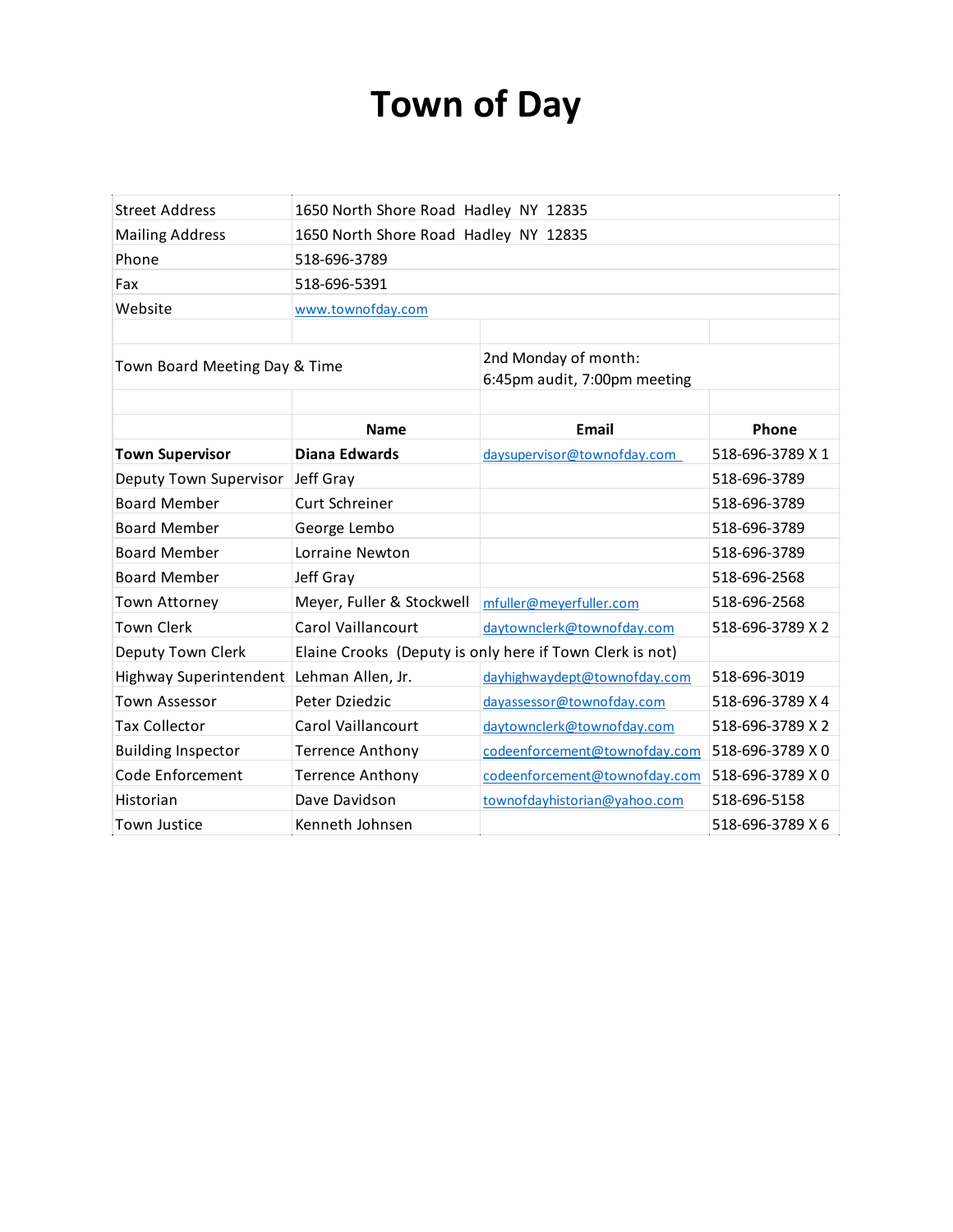# **Town of Edinburg**

| <b>Street Address</b>             | 45 Military Road, Edinburg, NY 12134 |                                       |                  |  |
|-----------------------------------|--------------------------------------|---------------------------------------|------------------|--|
| <b>Mailing Address</b>            | same                                 |                                       |                  |  |
| Phone                             | 518 863-2034                         |                                       |                  |  |
| Fax                               | 518 863-2985                         |                                       |                  |  |
| Website                           | www.edinburgny.com                   |                                       |                  |  |
|                                   |                                      |                                       |                  |  |
| Town Board Meetings days and time |                                      | 3rd Thursday of the month at 4:00 pm  |                  |  |
|                                   |                                      |                                       |                  |  |
|                                   | <b>Name</b>                          | <b>Email</b>                          | Phone            |  |
| <b>Town Supervisor</b>            | <b>Jean Raymond</b>                  | edinburg@roadrunner.com               | 518-863-2034 X11 |  |
| Deputy Town Supervisor            | Marie Penino                         |                                       |                  |  |
| <b>Board Member</b>               | <b>Toby Edwards</b>                  |                                       |                  |  |
| <b>Board Member</b>               | Gene Greco                           |                                       |                  |  |
| <b>Board Member</b>               | Janet Johansson                      |                                       |                  |  |
| <b>Board Member</b>               | Marie Penino                         |                                       |                  |  |
| <b>Town Attorney</b>              | Mary Beth Walsh                      |                                       |                  |  |
| <b>Town Clerk</b>                 | Denise Ferguson                      | ediclerk@roadrunner.com               | 518-863-2034 X10 |  |
| Deputy Town Clerk                 | None                                 |                                       |                  |  |
| Highway Superintendent            | <b>Wayne Seelow</b>                  | edihighway@roadrunner.com             | 518-863-8126     |  |
| <b>Town Assessor</b>              | Ronald Beckering                     | ediassessor@roadrunner.com            | 518-863-2034 X12 |  |
| <b>Tax Collector</b>              | Faye Frasier                         | editaxcollector@roadrunner.com        | 518-863-2034 X20 |  |
| <b>Building Inspector</b>         | <b>Terrence Anthony</b>              | edibuilding@roadrunner.com            | 518-863-2034 X14 |  |
| Code Enforcement                  | Same as Above                        |                                       |                  |  |
| Historian                         | Priscilla Edwards                    | edihistorian@roadrunner.com           | 518 863-2034 X22 |  |
| Town Justice                      |                                      | Thomas McGroder tmcgroder@nycourt.gov | 518 863-2332     |  |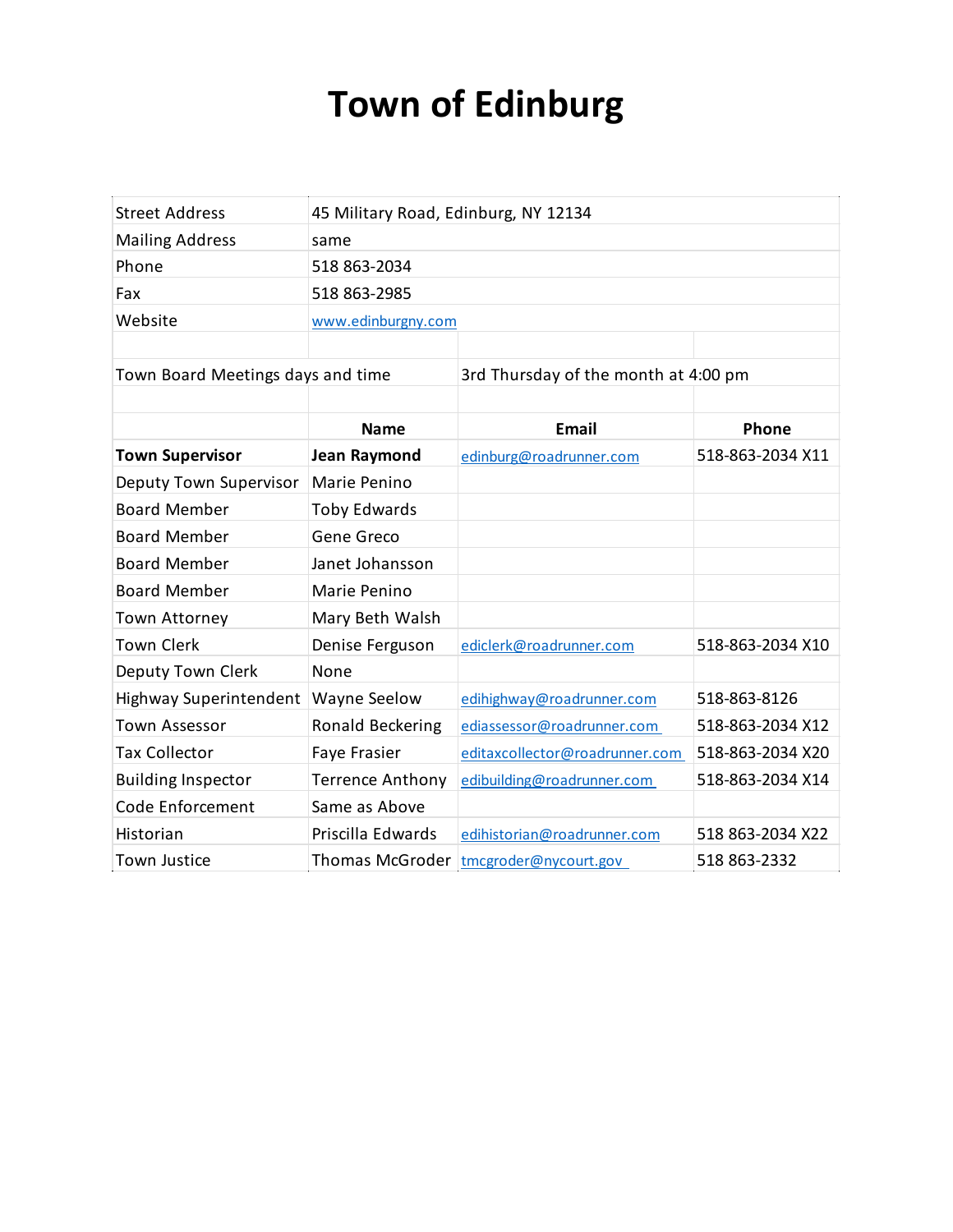### **Town of Galway**

| <b>Street Address</b>             | 5910 Sacandaga Road, Galway, NY 12074 |                                       |                  |  |
|-----------------------------------|---------------------------------------|---------------------------------------|------------------|--|
| <b>Mailing Address</b>            | 5910 Sacandaga Road, Galway, NY 12074 |                                       |                  |  |
| Phone                             | 518-882-6070                          |                                       |                  |  |
| Fax                               | 518-882-6090                          |                                       |                  |  |
| Website                           | www.townofgalwayny.org                |                                       |                  |  |
|                                   |                                       |                                       |                  |  |
| Town Board Meetings days and time |                                       | 2nd Tuesday of the Month at 7:00 p.m. |                  |  |
|                                   |                                       |                                       |                  |  |
|                                   | <b>Name</b>                           | <b>Email</b>                          | Phone            |  |
| <b>Town Supervisor</b>            | <b>Michael Smith</b>                  | msmith@townofgalwayny.org             | 518-882-6070     |  |
| Deputy Town Supervisor            | <b>Fred Arnold</b>                    | farnold@townofgalwayny.org            | 518-882-9057     |  |
| <b>Board Member</b>               | James D. Arnold                       | jdarnold@townofgalwayny.org           | 518-488-9100     |  |
| <b>Board Member</b>               | Ryan Flinton                          | rflinton@townofgalwayny.org           | 518-882-1401     |  |
| <b>Board Member</b>               | JoAnne Peregrim-Grant                 | Jgrant@townofgalwayny.org             | 518-882-1401     |  |
| Town Attorney                     | Tim Horigan                           |                                       | 518-843-0043     |  |
| <b>Town Clerk</b>                 | Margaret L. DeFoe                     | pdefoe2@townofgalwayny.org            | 518-882-6070 x11 |  |
| Deputy Town Clerk                 | <b>Brian Crowe</b>                    | bcrowe@townofgalwayny.org             | 518-882-6070     |  |
| Highway Superintendent            | David Costanzo                        | highway@townofgalwayny.org            | 518-882-6651     |  |
| <b>Town Assessor</b>              | Victoria Hayner                       | vhayner@townofgalwayny.org            | 518-882-6070 x17 |  |
| <b>Tax Collector</b>              | <b>Colleen Forneris</b>               | cforneris@townofgalwayny.org          | 518-882-6070 x10 |  |
| Code Enforcement                  | <b>Trevor Gilday</b>                  | tgilday@townofgalwayny.org            | 518-514-8012     |  |
| Historian                         | Phyllis Keeler                        |                                       | 518-882-6765     |  |
| Town Justice                      | Alison Thomas-Oravsky                 |                                       | 518-882-5092     |  |
| Town Justice                      | David F. DeVall                       |                                       | 518-584-8521     |  |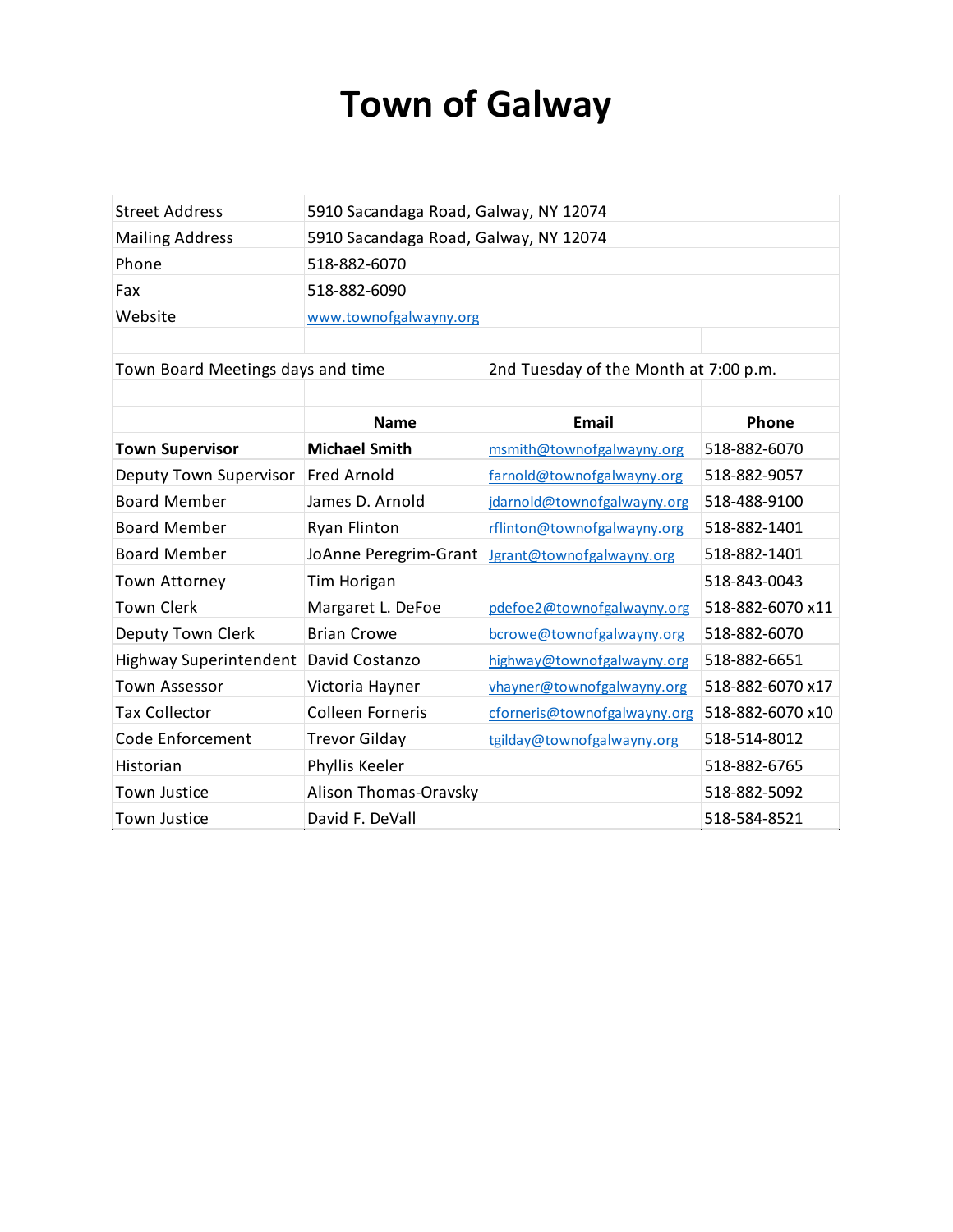# **Town of Greenfield**

| <b>Street Address</b>                 | 7 Wilton Road Greenfield Center, NY 12833 |                                           |                    |  |  |
|---------------------------------------|-------------------------------------------|-------------------------------------------|--------------------|--|--|
| <b>Mailing Address</b>                | PO Box 10 Greenfield Center, NY 12833     |                                           |                    |  |  |
| Phone                                 | 518-893-7432                              |                                           |                    |  |  |
| Fax                                   | 518-893-2460                              |                                           |                    |  |  |
| Website                               | www.greenfieldny.org                      |                                           |                    |  |  |
|                                       |                                           |                                           |                    |  |  |
| Town Board Meetings days and time     |                                           | 1st and 2nd Thursday of the month. 7:00PM |                    |  |  |
|                                       |                                           |                                           |                    |  |  |
|                                       | <b>Name</b>                               | <b>Email</b>                              | Phone              |  |  |
| <b>Town Supervisor</b>                | <b>Kevin Veitch</b>                       | Kveitch@greenfieldny.org                  | 518-893-7432 X 308 |  |  |
| Deputy Town Supervisor                | <b>Rick Capasso</b>                       | Rcapasso@greenfieldny.org                 | 518-893-2311       |  |  |
| <b>Board Member</b>                   | MaryAnn Johnson                           | Mjohnson@greenfieldny.org                 | 518-893-2233       |  |  |
| <b>Board Member</b>                   | Ty Stacey                                 | Tstacey@greenfieldny.org                  | 518-366-0067       |  |  |
| <b>Board Member</b>                   | Michael Gyarmathy                         | Mgyarmathy@greenfieldny.org               | 518-577-0512       |  |  |
| <b>Town Clerk</b>                     | Louise Okoniewski                         | Lokoniewski@greenfieldny.org              | 518-893-7432 X 301 |  |  |
| Deputy Town Clerk                     | Karen Dowen                               | Kdowen@greenfieldny.org                   | 518-893-7432 X 300 |  |  |
| Highway Superintendent Justin Burwell |                                           | Jburwell@greenfieldny.org                 | 518-577-1584       |  |  |
| <b>Town Assessor</b>                  | Lorraine Fiorino                          | Lfiorino@greenfieldny.org                 | 518-893-7432 X 302 |  |  |
| <b>Tax Collector</b>                  | Louise Okoniewski                         | Lokoniewski@greenfieldny.org              | 518-893-7432 X 301 |  |  |
| Town Attorney                         | Mark Schachner                            | mschachner@mmshlaw.com                    | 518-793-6611       |  |  |
| <b>Building Inspector</b>             | Michael Carlson                           | Mcarlson@greenfieldny.org                 | 518-893-7432 X 306 |  |  |
| Code Enforcement                      | Michael Carlson                           | Mcarlson@greenfieldny.org                 | 518-893-7432 X 306 |  |  |
| Historian                             | Ron Feulner                               | Rfeulner@greenfieldny.org                 | 518-893-0620       |  |  |
| Town Justice                          | Michael Ginley                            |                                           | 518-893-7432 X 311 |  |  |
| Town Justice                          | Karla Conway                              |                                           | 518-893-7432 X 310 |  |  |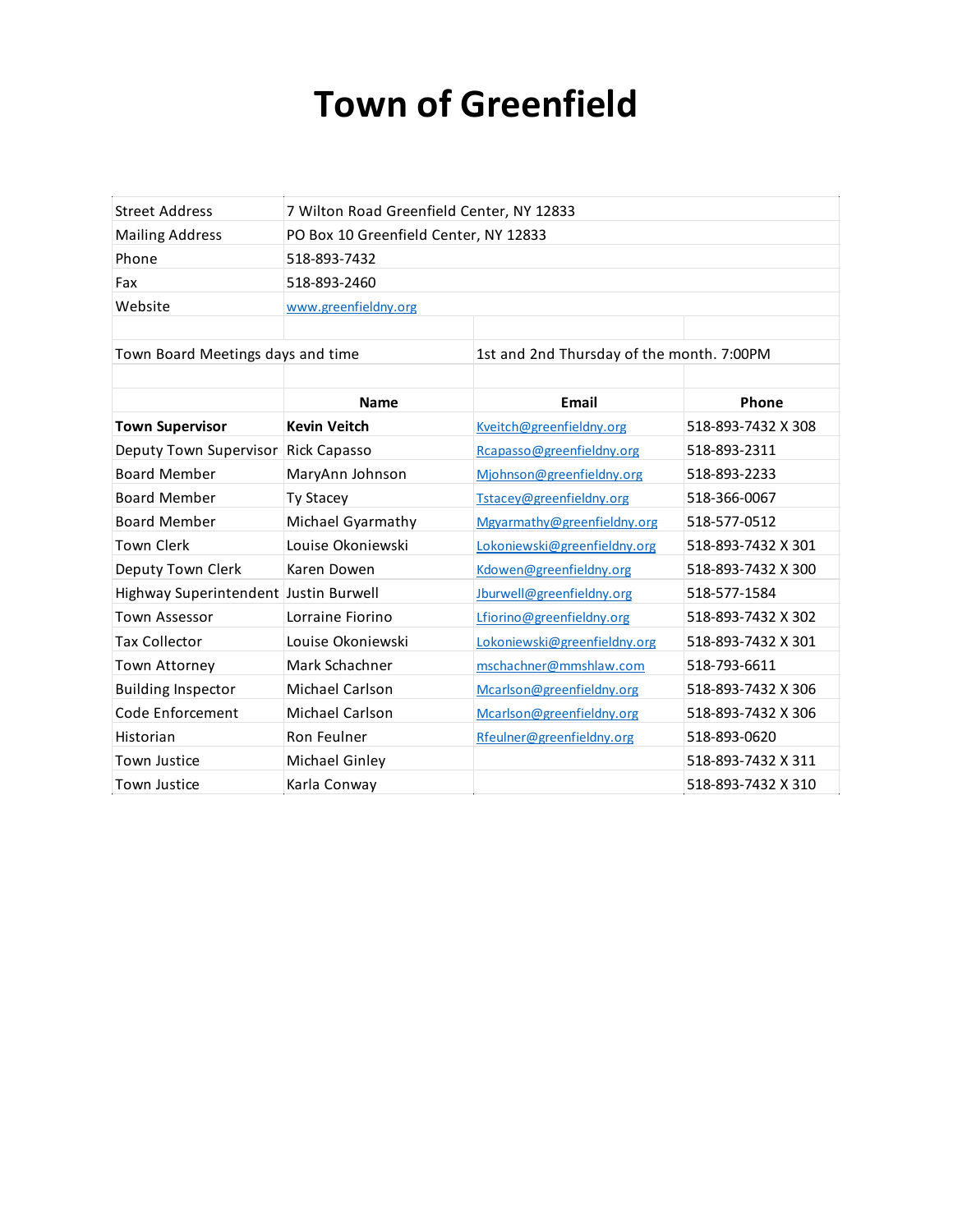# **Town of Hadley**

| <b>Street Address</b>         | 4 Stony Creek Road, Hadley, NY 12835 |                                                      |                  |  |  |
|-------------------------------|--------------------------------------|------------------------------------------------------|------------------|--|--|
| <b>Mailing Address</b>        | PO Box 323, Hadley NY 12835          |                                                      |                  |  |  |
| Phone                         | 518-696-4797                         |                                                      |                  |  |  |
| Fax                           | 518-696-5401                         |                                                      |                  |  |  |
| Website                       | www.townofhadley.org                 |                                                      |                  |  |  |
|                               |                                      |                                                      |                  |  |  |
| Town Board Meeting Day & Time |                                      | 2nd Thursday of each month                           |                  |  |  |
|                               |                                      |                                                      |                  |  |  |
|                               | <b>Name</b>                          | <b>Email</b>                                         | Phone            |  |  |
| <b>Town Supervisor</b>        |                                      | Arthur "Mo" Wright supervisorwright@townofhadley.org | 518-696-4797 X 1 |  |  |
| Deputy Town Supervisor        | James Brewster                       | jbrew958@yahoo.com                                   | 518-696-4797     |  |  |
| <b>Board Member</b>           | <b>Charles Oritt</b>                 |                                                      | 518-696-4797     |  |  |
| <b>Board Member</b>           | Carl Lawrence                        | clawrence65@hotmail.com                              | 518-696-4797     |  |  |
| <b>Board Member</b>           | <b>Tim Hilker</b>                    | tmhilker@gmail.com                                   | 518-696-4797     |  |  |
| Town Attorney                 | Raeann Johnson                       | raeannjohnson@frontiernet.net                        | 518-654-9400     |  |  |
| <b>Town Clerk</b>             | Colleen DeMarsh                      | townclerk@townofhadley.org                           | 518-696-4797 X 2 |  |  |
| Deputy Town Clerk             | Pamela Wright                        | townclerk@townofhadley.org                           | 518-696-4797 X 2 |  |  |
| Highway Superintendent        | Andy Gilbert                         | highway@townofhadley.org                             | 518-696-3414     |  |  |
| <b>Town Assessor</b>          | John Bonanno                         | maslico@gmail.com                                    | 518-696-4797 X 6 |  |  |
| <b>Tax Collector</b>          | Kathy Austin                         |                                                      | 518-696-7285     |  |  |
| Code Enforcement              | <b>Albert Brooks</b>                 | brooks65@frontiernet.net                             | 518-696-4797 X 4 |  |  |
| Town Bookkeeper               | <b>Monty Thomas</b>                  | bookkeeper@townofhadley.org                          | 518-696-4797     |  |  |
| Dog Control Officer           | Alicia Floud                         |                                                      | 518-307-1910     |  |  |
| Water/Sewer                   | Jim Jenkins                          | water@townofhadley.org                               |                  |  |  |
| Water/Sewer Deputy            | <b>Heather Emrick</b>                | water@townofhadley.org                               |                  |  |  |
| Historian                     | Kathy Trackey                        | ednainhadley@yahoo.com                               |                  |  |  |
| Town Justice                  | <b>Bob Haak</b>                      | rhaak@nycourts.gov                                   | 518-696-4797 X 8 |  |  |
| Court Clerk                   | <b>Connie Marcotte</b>               | cmarcott@nycourts.gov                                | 518-696-4797 X 8 |  |  |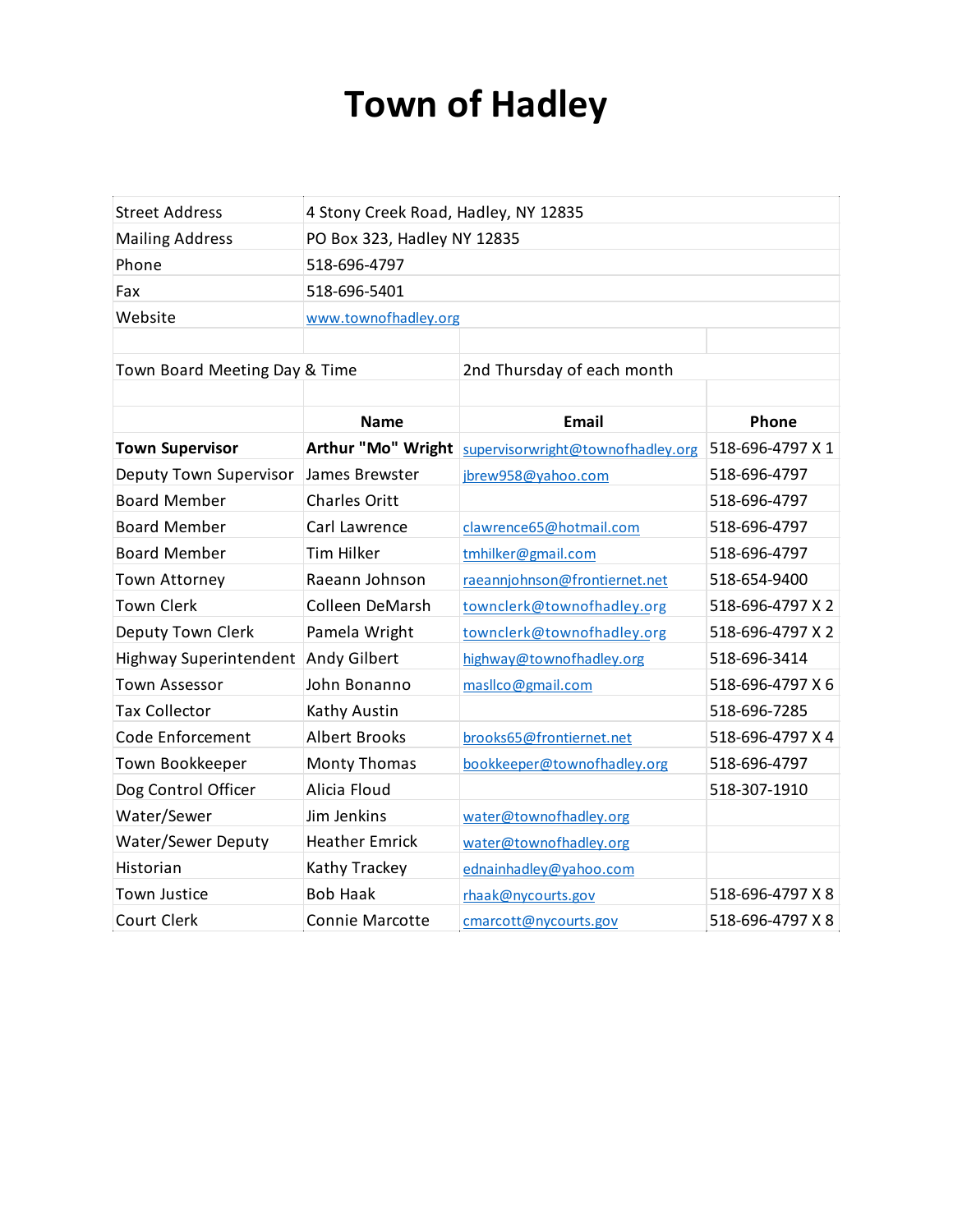# **Town of Halfmoon**

| <b>Street Address</b>                 | 2 Halfmoon Town Plaza, Halfmoon, NY 12065 |                                             |                     |  |  |
|---------------------------------------|-------------------------------------------|---------------------------------------------|---------------------|--|--|
| <b>Mailing Address</b>                |                                           | 2 Halfmoon Town Plaza, Halfmoon, NY 12065   |                     |  |  |
| Phone                                 | 518-371-7400                              |                                             |                     |  |  |
| Fax                                   | 518-357-8334                              |                                             |                     |  |  |
| Website                               | www.townofhalfmoon.org                    |                                             |                     |  |  |
|                                       |                                           |                                             |                     |  |  |
| Town Board Meetings days and time     |                                           | 1st & 3rd Wednesday of each month at 7:00pm |                     |  |  |
|                                       |                                           |                                             |                     |  |  |
|                                       | <b>Name</b>                               | <b>Email</b>                                | Phone               |  |  |
| <b>Town Supervisor</b>                | Kevin J. Tollisen                         | ktollisen@townofhalfmoon.org                | 518-371-7410 X 2200 |  |  |
| Deputy Town Supervisor                | Paul Hotaling                             | photaling@townofhalfmoon.org                | 518-374-7410 X 2200 |  |  |
| <b>Board Member</b>                   | John Wasielewski                          | jwasielewski@townofhalfmoon.org             | 518-374-7410 X 2200 |  |  |
| <b>Board Member</b>                   | Jeremy Connors                            | jconnors@townofhalfmoon.org                 | 518-374-7410 X 2200 |  |  |
| <b>Board Member</b>                   | Eric Catricala                            | ecatricala@townofhalfmoon.org               | 518-374-7410 X 2200 |  |  |
| Town Attorney                         | Lyn Murphy                                | cmilan@townofhalfmoon.org                   | 518-374-7410 X 2203 |  |  |
| <b>Town Clerk</b>                     | Lynda Bryan                               | lbryan@townofhalfmoon.org                   | 518-371-7410 X 2233 |  |  |
| Deputy Town Clerk                     | Kelly Catricala                           | kcatricala@townofhalfmoon.org               | 518-371-7410 X 2231 |  |  |
| Highway Superintendent William Bryans |                                           | wbryans@townofhalfmoon.org                  | 518-371-7410 X 2502 |  |  |
| <b>Town Assessor</b>                  | Ann Marie Zarelli                         | azarelli@townofhalfmoon.org                 | 518-371-7410 X 2242 |  |  |
| <b>Tax Collector</b>                  | Dana Cunniff                              | dcunniff@townofhalfmoon.org                 | 518-371-7410 X 2251 |  |  |
| Deputy Town Attorney                  | Cathy Drobny                              | cmilan@townofhalfmoon.org                   | 518-371-7410 X 2203 |  |  |
| <b>Building</b>                       | <b>Richard Harris</b>                     | rharris@townofhalfmoon.org                  | 518-374-7410 X 2268 |  |  |
| Code Enforcement                      | John Cooper                               | jcooper@townofhalfmoon.org                  | 518-371-7410 X 2262 |  |  |
| Historian                             | Lynda Bryan                               | lbryan@townofhalfmoon.org                   | 518-371-7410 X 2233 |  |  |
| Town Justice                          | Katherine Suchocki                        | ksuchocki@townofhalfmoon.org                | 518-371-7410 X 2414 |  |  |
| Town Justice                          | Joseph Fodera                             | ifodera@townofhalfmoon.org                  | 518-371-7410 X 2405 |  |  |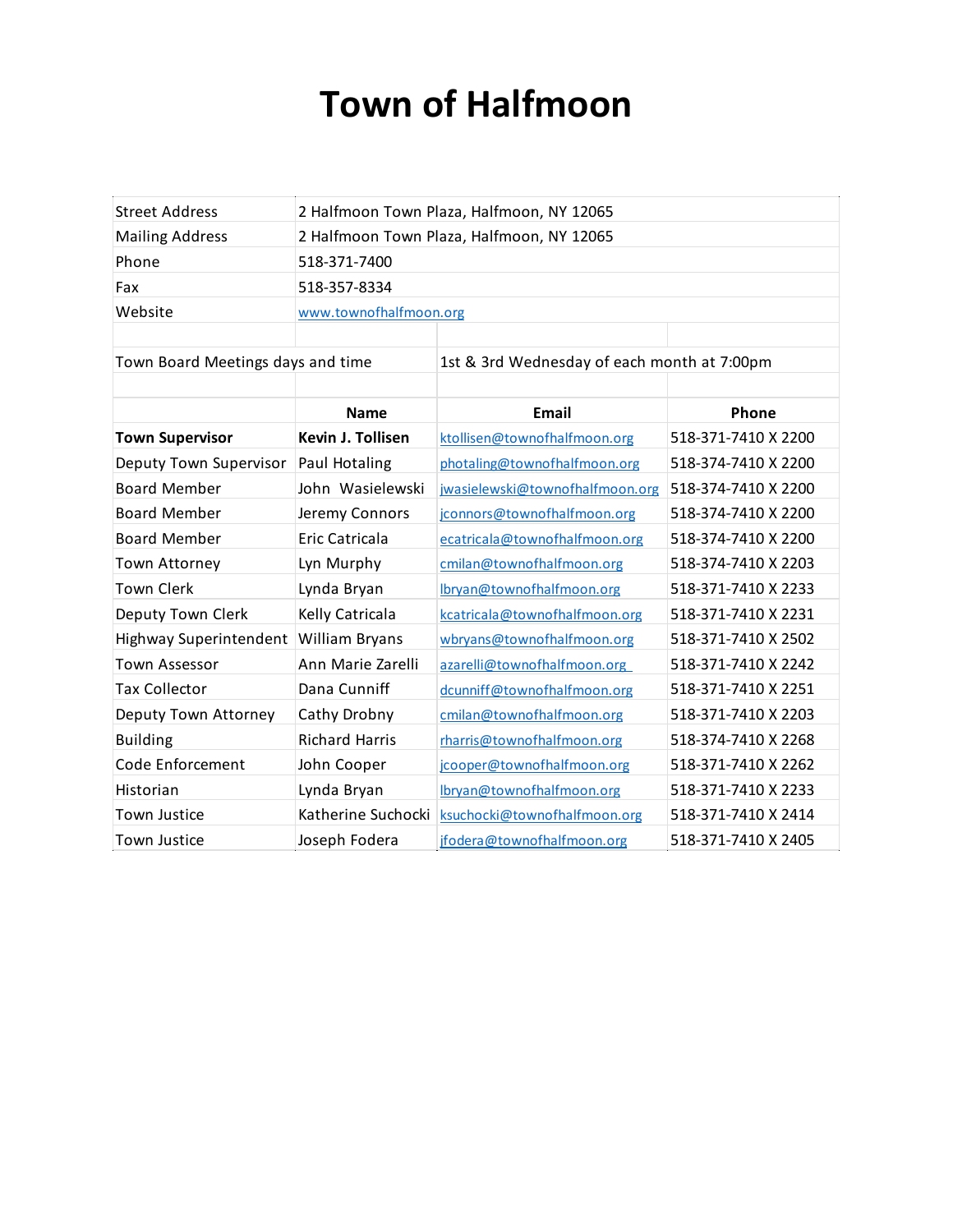# **Town of Malta**

| <b>Street Address</b>             | 2540 Route 9, Malta, New York 12020 |                                    |              |  |
|-----------------------------------|-------------------------------------|------------------------------------|--------------|--|
| <b>Mailing Address</b>            | 2540 Route 9, Malta, New York 12020 |                                    |              |  |
| Phone                             | 518-899-2552                        |                                    |              |  |
| Fax                               | 518-899-4719                        |                                    |              |  |
| Website                           | www.malta-town.org                  |                                    |              |  |
|                                   |                                     |                                    |              |  |
| Town Board Meetings days and time |                                     | 1st & last Monday of the Month 6PM |              |  |
|                                   |                                     |                                    |              |  |
|                                   | <b>Name</b>                         | <b>Email</b>                       | Phone        |  |
| <b>Town Supervisor</b>            | <b>Mark E. Hammond</b>              | supervisor@malta-town.org          | 518-899-3434 |  |
| Deputy Town Supervisor            | Jennifer Holmes                     | jholmes@malta-town.org             | 518-899-2552 |  |
| <b>Board Member</b>               | <b>Timothy Dunn</b>                 | tdunn@malta-town.org               |              |  |
| <b>Board Member</b>               | John Hartzell                       | jhartzell@malta-town.org           |              |  |
| <b>Board Member</b>               | Al Ricci                            | aricci@malta-town.org              |              |  |
| <b>Board Member</b>               | Craig Warner                        | cwarner@malta-town.org             |              |  |
| Town Attorney                     | <b>Steve Gottmann</b>               | sgottmann@malta-town.org           | 518-583-1515 |  |
| <b>Town Clerk</b>                 | Jennifer Holmes                     | jholmes@malta-town.org             | 518-899-2552 |  |
| Deputy Town Clerk                 | Glenda DeVore                       | gdevore@malta-town.org             | 518-899-2552 |  |
| Highway Superintendent            | <b>Roger Crandall</b>               | rcrandall@malta-town.org           | 518-899-2818 |  |
| <b>Town Assessor</b>              | Rae-Lyn Dussault                    | rdussault@malta-town.org           | 518-899-2584 |  |
| <b>Tax Collector</b>              | Candace Schmidt                     | taxreceiver@malta-town.org         | 518-899-5884 |  |
| <b>Building Inspector</b>         | Wayne Hoffman                       | building2@malta-town.org           | 518-899-2685 |  |
| Code Enforcement                  | Greg Berg                           | gberg@malta-town.org               | 518-899-2685 |  |
| Historian                         | <b>Paul Perreault</b>               | historian@malta-town.org           | 518-899-7286 |  |
| <b>Town Justice</b>               | James Fauci                         | maltatowncourt@nycourts.gov        | 518-899-6797 |  |
| <b>Town Justice</b>               | Ellwood A. Sloat Jr.                | maltatowncourt@nycourts.gov        | 518-899-6797 |  |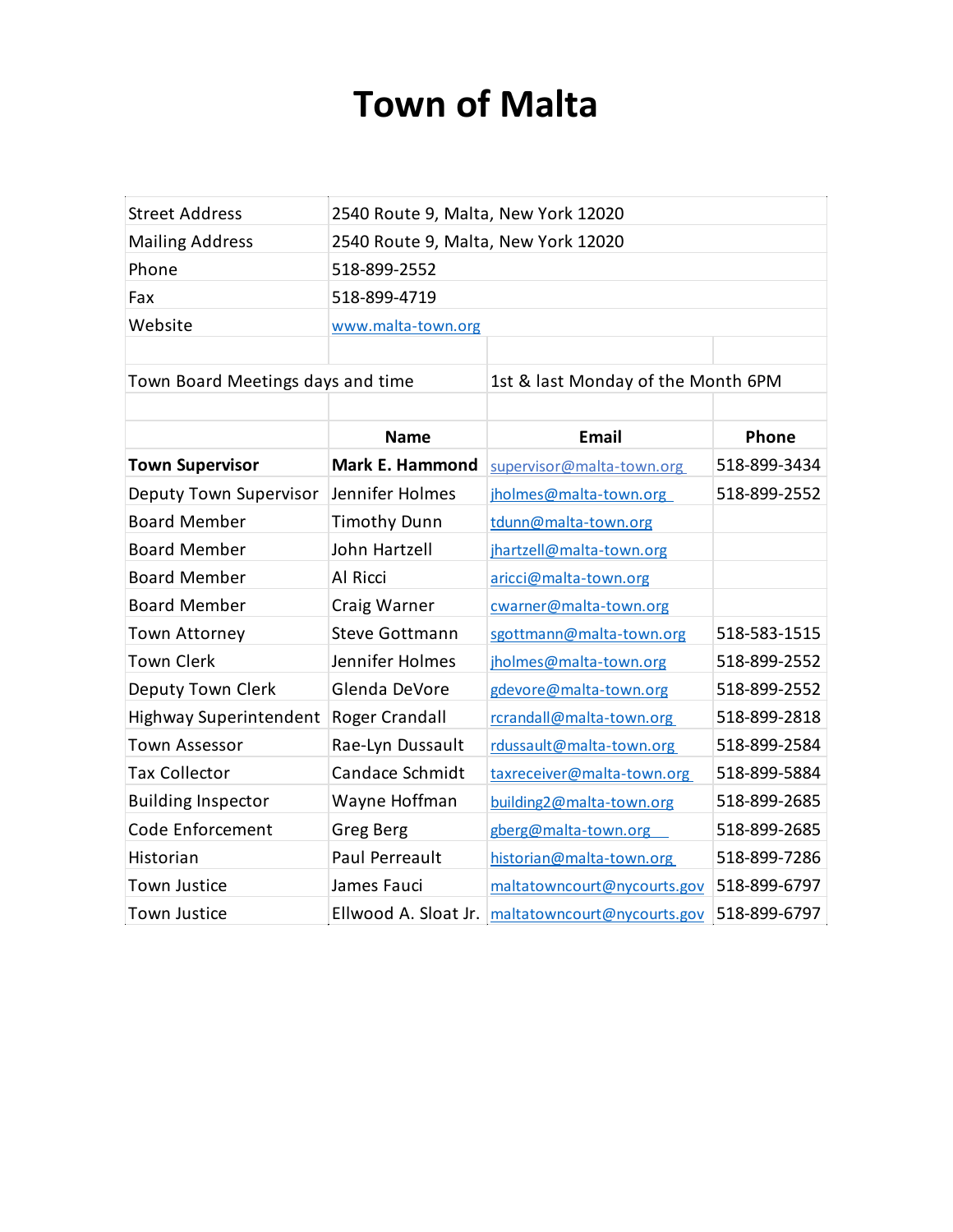# **City of Mechanicville**

| <b>Street Address</b>                | 36 N. Main Street, Mechanicville, NY 12118 |                                   |              |  |
|--------------------------------------|--------------------------------------------|-----------------------------------|--------------|--|
| <b>Mailing Address</b>               | Same                                       |                                   |              |  |
| Phone                                | 518-664-9884                               |                                   |              |  |
| Fax                                  | 518-664-7955                               |                                   |              |  |
| Website                              | www.mechanicvilleny.gov                    |                                   |              |  |
|                                      |                                            |                                   |              |  |
| Town Board Meetings days and time    |                                            | 2nd Wednesday of the Month at 6PM |              |  |
|                                      |                                            |                                   |              |  |
|                                      | <b>Name</b>                                | <b>Email</b>                      | Phone        |  |
| Supervisor                           | <b>Thomas Richardson</b>                   |                                   | 518-664-8776 |  |
|                                      |                                            |                                   |              |  |
| Mayor                                | Mike Butler                                | mike.butler@mechanicvilleny.gov   | 518-664-9884 |  |
|                                      |                                            |                                   |              |  |
| <b>Commissioner of Finance</b>       | Keith Johnson                              | keith.johnson@mechanicvilleny.gov |              |  |
| Deputy Commissioner of Finance       | Amanda Proper                              | amanda.proper@mechanicvilleny.gov |              |  |
|                                      |                                            |                                   |              |  |
| <b>Commissioner of Public Works</b>  | Dave Higgins                               | dave.higgins@mechanicvilleny.gov  |              |  |
|                                      |                                            |                                   |              |  |
| <b>Commissioner of Public Safety</b> | Fred Hosley                                | fred.hosley@mechanicvilleny.gov   |              |  |
|                                      |                                            |                                   |              |  |
| <b>Commissioner of Accounts</b>      | C. Mark Seber                              | mark.seber@mechanicvilleny.gov    |              |  |
| Deputy Commissioner of Accounts      | Emilia J. Foard                            | emilia.foard@mechanicvilleny.gov  |              |  |
| <b>Accounts Clerk</b>                | Joyce A. Gorman                            | joyce.gorman@mechanicvilleny.gov  |              |  |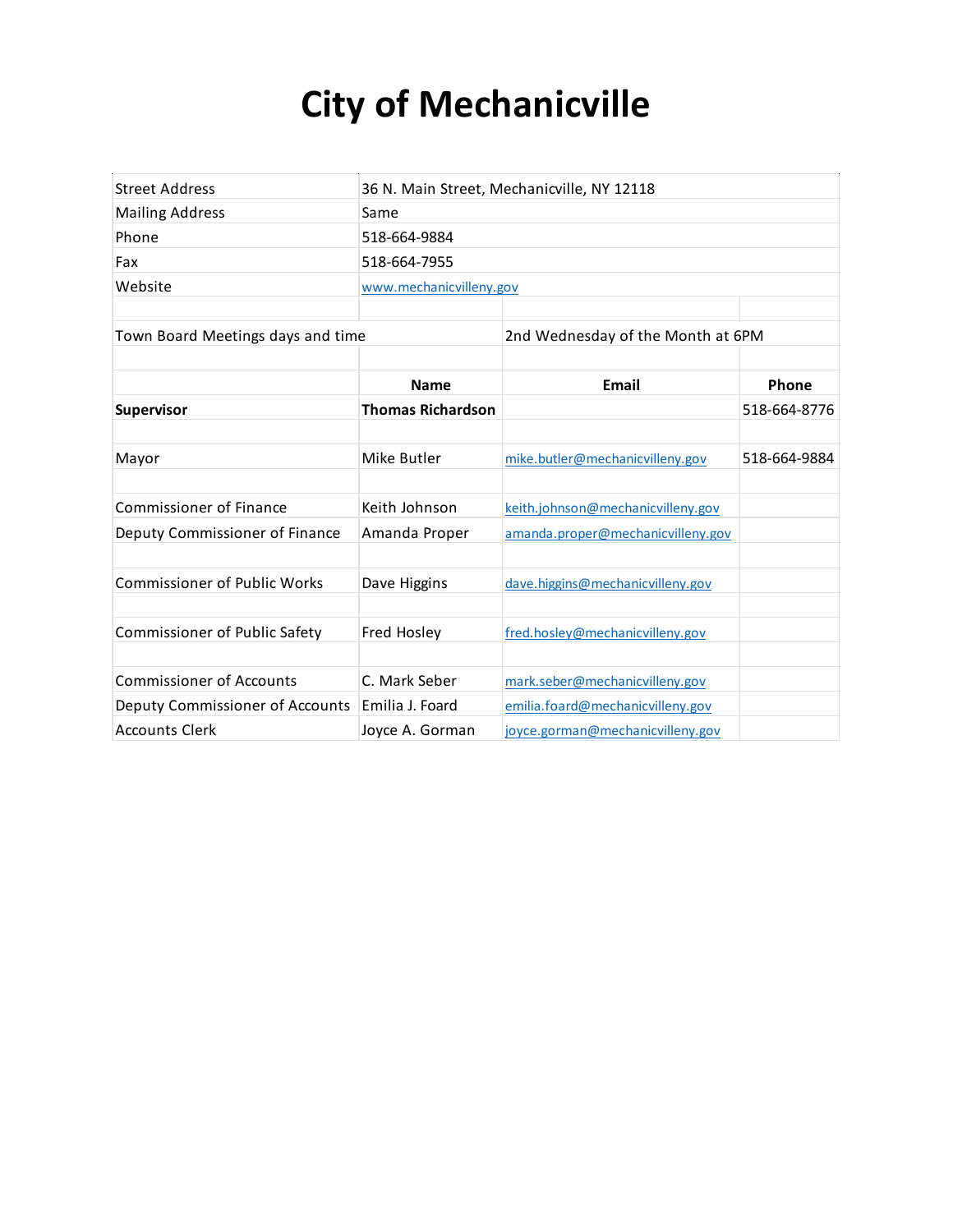# **Town of Milton**

| <b>Street Address</b>             | 503 Geyser Road, Ballston Spa, NY 12020 |                                         |                    |
|-----------------------------------|-----------------------------------------|-----------------------------------------|--------------------|
| <b>Mailing Address</b>            | Same                                    |                                         |                    |
| Phone                             | 518-885-9220                            |                                         |                    |
| Fax                               | 518-885-0895                            |                                         |                    |
| Website                           | www.TownofMiltonNY.org                  |                                         |                    |
|                                   |                                         |                                         |                    |
| Town Board Meetings days and time |                                         | Fourth Wednesday of the month at 6:30pm |                    |
|                                   |                                         |                                         |                    |
|                                   | <b>Name</b>                             | <b>Email</b>                            | Phone              |
| <b>Town Supervisor</b>            | <b>Scott Ostrander</b>                  | supervisor@townofmiltonny.org           | 518-885-9220 X 111 |
| Deputy Town Supervisor            | Barbara Kerr                            | bkerr@townofmiltonny.org                |                    |
| <b>Board Member</b>               | John Frolish                            | jfrolish@townofmiltonny.org             |                    |
| <b>Board Member</b>               | <b>Frank Blaisdell</b>                  | grayowlfarm@aol.com                     |                    |
| <b>Board Member</b>               | Ryan Isachsen                           | ryan.isachsen@gmail.com                 |                    |
| <b>Town Attorney</b>              | Jim Craig                               | jpc@browncraighunt.com                  |                    |
| <b>Town Clerk</b>                 | <b>Brenda Howe</b>                      | townclerk@townofmiltonny.org            | 518-885-9220 X 110 |
| Deputy Town Clerk                 | Amanda Zawada                           | azawada@townofmiltonny.org              | 518-885-9220 X 130 |
| Highway Superintendent            | Dave Forbes                             | highway@townofmiltonny.org              | 518-885-9220 X 129 |
| <b>Town Assessor</b>              | Laura Orminski                          | lorminski@townofmiltonny.org            | 518-885-9220 X 116 |
| <b>Tax Collector</b>              | Lisa Wanits                             | Iwanits@townofmiltonny.org              | 518-885-9220 X 119 |
| <b>Building Inspector</b>         | <b>William Lewis</b>                    | wlewis@townofmiltonny.org               | 518-885-9220 X 142 |
| Code Enforcement                  | Shawn Nolan                             |                                         | 518-885-9220 X 120 |
| Historian                         | <b>Karen Staulters</b>                  | historian@townofmiltonny.org            | 518-885-9220 X 135 |
| Town Justice                      | <b>Timothy Brown</b>                    | tmbrown1@nycourts.gov                   | 518-885-9267       |
| Town Justice                      | John Cromie                             | johncromie1@gmail.com                   | 518-885-9267       |
| Comptroller                       | Dave Braymer                            | comptroller@townofmiltonny.org          | 518-885-9220 X 114 |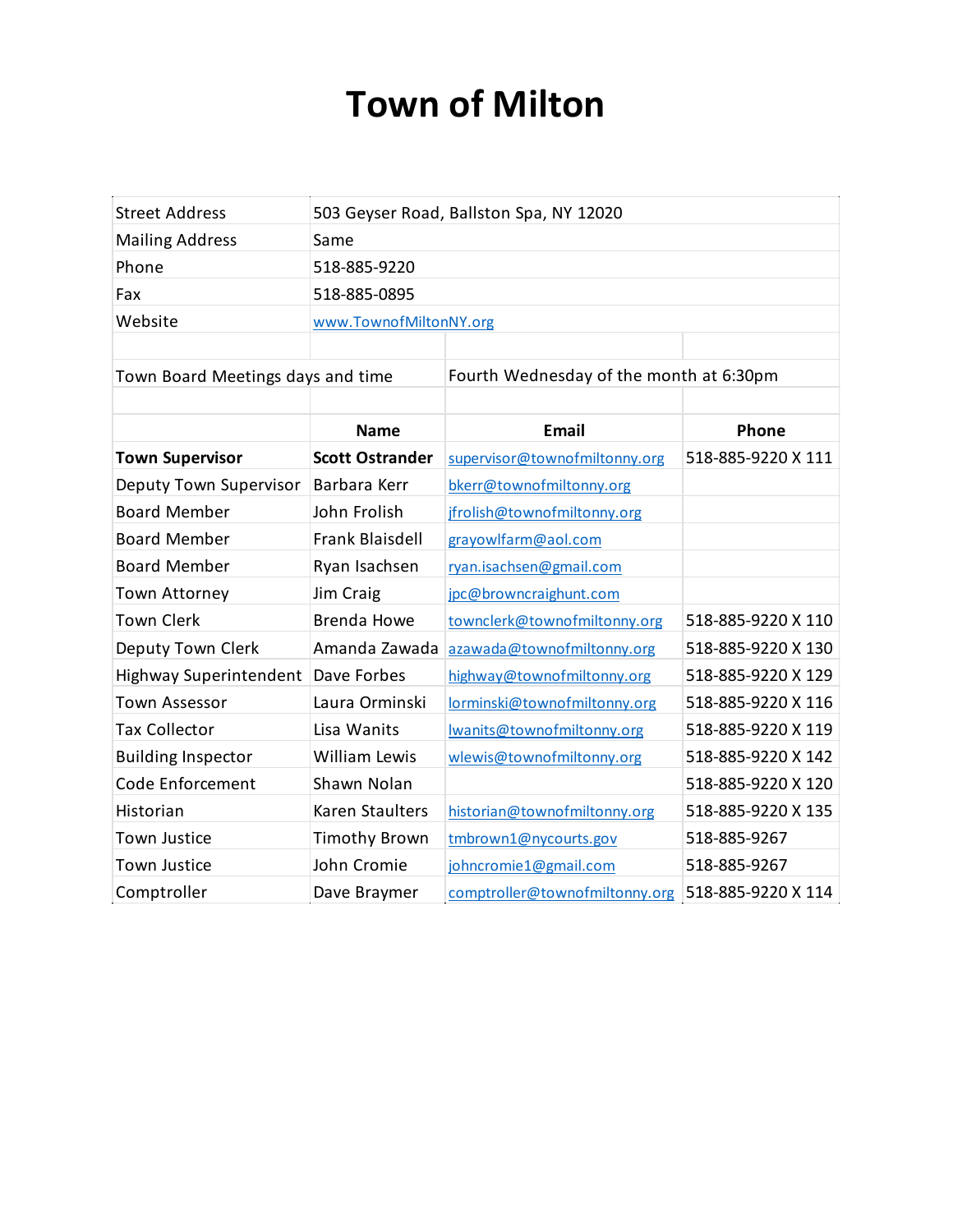### **Town of Moreau**

| <b>Street Address</b>             | 351 Reynolds Road, Moreau, NY 12828 |                                    |                    |
|-----------------------------------|-------------------------------------|------------------------------------|--------------------|
| <b>Mailing Address</b>            | Same                                |                                    |                    |
| Phone                             | 518-792-1030                        |                                    |                    |
| Fax                               | 518-792-4615                        |                                    |                    |
| Website                           | www.townofmoreau.org                |                                    |                    |
|                                   |                                     |                                    |                    |
| Town Board Meetings days and time |                                     | 2nd and 4th Tuesdays at 7:00pm     |                    |
|                                   |                                     |                                    |                    |
|                                   | <b>Name</b>                         | <b>Email</b>                       | Phone              |
| <b>Town Supervisor</b>            | Theodore T. Kusnierz, Jr.           | moreausuper@townofmoreau.org       | 518-792-1030 X 6   |
| Deputy Town Supervisor            | Kyle Noonan                         | knoonan@townofmoreau.org           |                    |
| <b>Board Member</b>               | Kyle Noonan                         | knoonan@townofmoreau.org           |                    |
| <b>Board Member</b>               | Alan VanTassel                      | avantassel@townofmoreau.org        |                    |
| <b>Board Member</b>               | John Donohue, Jr.                   | jdonohue@townofmoreau.org          |                    |
| <b>Board Member</b>               | Mark Stewart                        | mstewart@townofmoreau.org          |                    |
| <b>Town Attorney</b>              | Karla Buettner                      |                                    |                    |
| <b>Town Clerk</b>                 | Leeann McCabe                       | townclerk@townofmoreau.org         | 518-792-1030 X 210 |
| Deputy Town Clerk                 | Barbara Bartlett                    | deputyclerk@townofmoreau.org       | 518-792-1030 X 207 |
| Highway Superintendent            | Paul Joseph                         | hwysuper@townofmoreau.org          | 518-792-1030 X 242 |
| <b>Town Assessor</b>              | Leah Cronin                         | assessor@townofmoreau.org          | 518-792-1030 X 206 |
| <b>Tax Collector</b>              | Leeann McCabe                       | townclerk@townofmoreau.org         | 518-792-1030 X 210 |
| <b>Building Inspector</b>         | <b>Matthew Dreimiller</b>           | buildinginspector@townofmoreau.org | 518-792-1030 X 202 |
| Code Enforcement                  | Peter Bachem                        | moreaucode@townofmoreau.org        | 518-792-1030 X 219 |
| Historian                         | <b>Brigid Martin</b>                | bmartin@townofmoreau.org           |                    |
| Town Justice                      | John Hogan                          |                                    | 518-793-3188       |
| <b>Town Justice</b>               | Jeffrey McCabe                      |                                    | 518-793-3188       |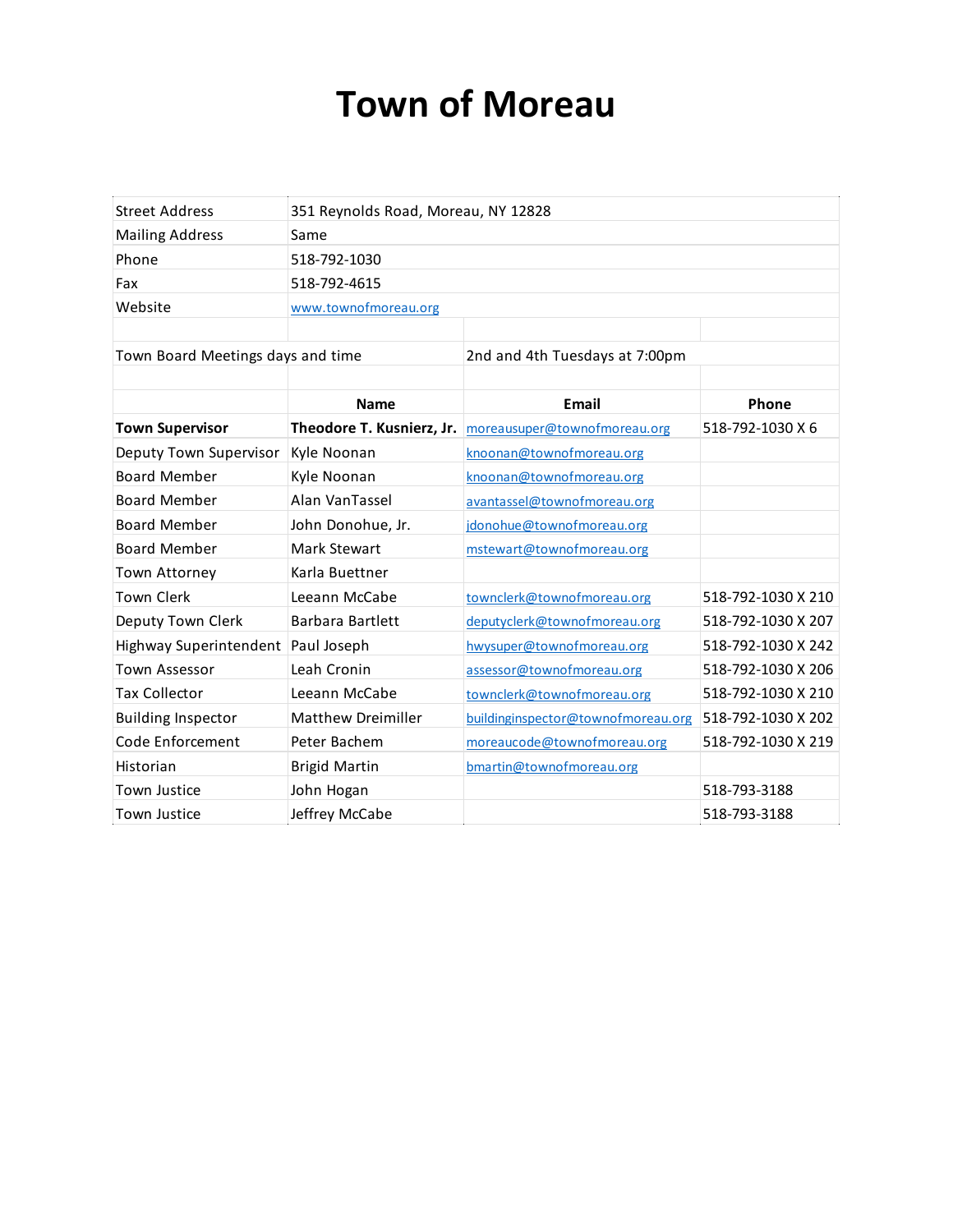# **Town of Northumberland**

| <b>Street Address</b>        | 17 Catherine Street              |                                      |              |
|------------------------------|----------------------------------|--------------------------------------|--------------|
| <b>Mailing Address</b>       | PO Box 128, Gansevoort, NY 12831 |                                      |              |
| Phone                        | 518-792-9179                     |                                      |              |
| Fax                          | 518-792-9203/518-743-0483        |                                      |              |
| Website                      | www.townofnorthumberland.org     |                                      |              |
|                              |                                  |                                      |              |
| Monthly Town Board Meetings: |                                  | 2nd Thursday of the Month at 8:00 AM |              |
|                              |                                  |                                      |              |
|                              | <b>Name</b>                      | Email                                | Phone        |
| <b>Town Supervisor</b>       | <b>Willard 'Bill' Peck</b>       | billpeckwelcomestockfarm@outlook.com |              |
| Deputy Town Supervisor       |                                  |                                      |              |
| <b>Board Member</b>          | Paul Bolesh                      |                                      | 518-793-2700 |
| <b>Board Member</b>          | John DeLisle                     |                                      | 518-744-4659 |
| <b>Board Member</b>          | George Hodgson                   |                                      | 518-232-2978 |
| <b>Board Member</b>          | Patricia Bryant                  |                                      | 518-584-5093 |
| <b>Town Attorney</b>         | David Brennan                    |                                      | 518-438-9907 |
| <b>Town Clerk</b>            | Denise Murphy                    | townclerk@townofnorthumberland.org   |              |
| Deputy Town Clerk            | Lisa Conlee                      |                                      |              |
| Highway Superintendent       | Richard D Coffinger III          | highwayman50@live.com 518-793-6901   |              |
| <b>Town Assessor</b>         | <b>Walter Smead</b>              | northumberlandassessor@gmail.com     |              |
| <b>Tax Collector</b>         | Denise Murphy                    | townclerk@townofnorthumberland.org   |              |
| Town Attorney                |                                  |                                      |              |
| <b>Building Inspector</b>    | Michael Terry                    | bza@townofnorthumberland.org         |              |
| Historian                    | Georgia Ball                     |                                      | 518-793-2017 |
| <b>Town Justice</b>          | John Mannix                      |                                      | 518-745-0178 |
| <b>Town Justice</b>          | James Evans                      |                                      | 518-745-0178 |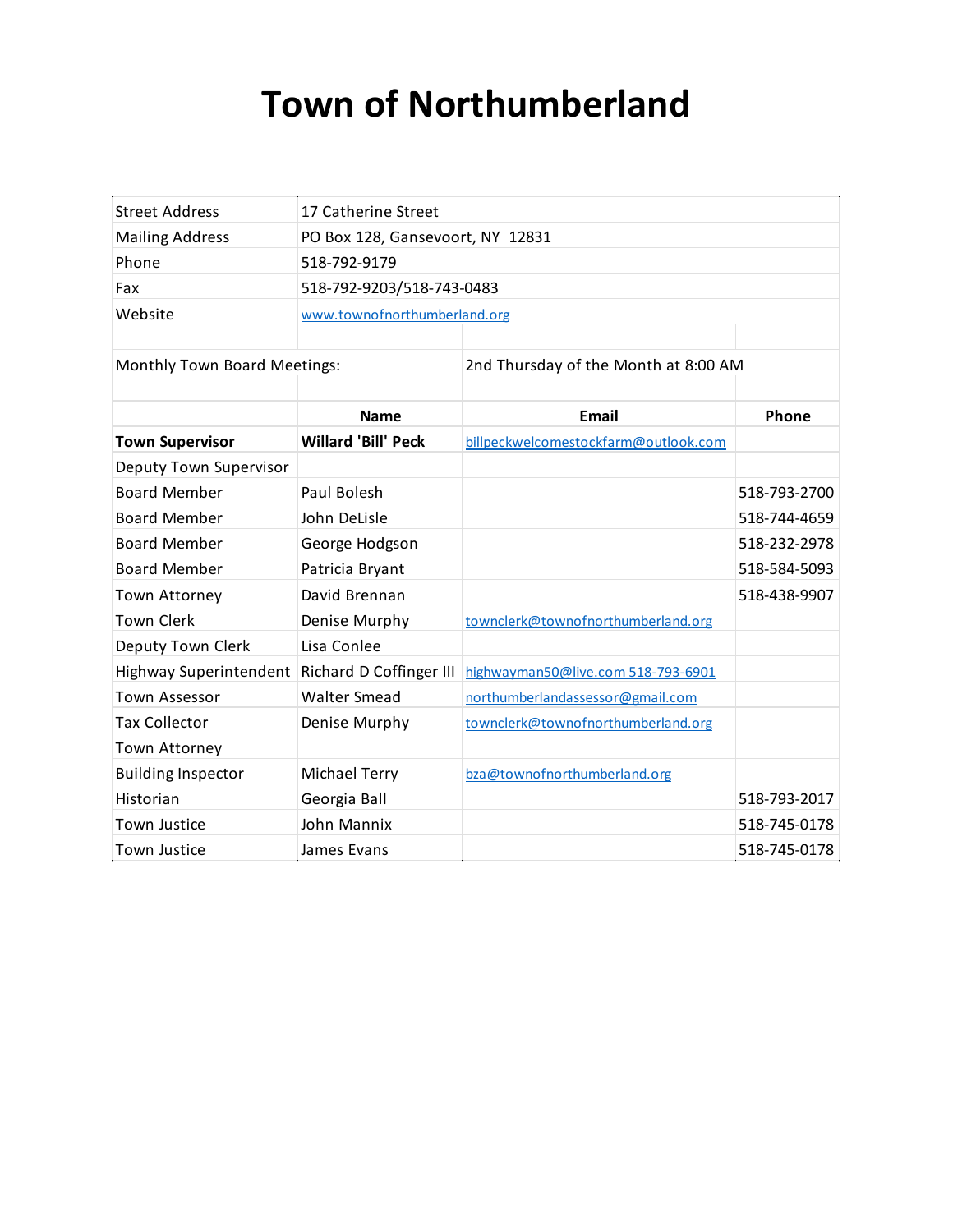# **Town of Providence**

| <b>Street Address</b>             | 7187 Barkersville Road Middle Grove, NY 12850 |                                                                       |                    |
|-----------------------------------|-----------------------------------------------|-----------------------------------------------------------------------|--------------------|
| <b>Mailing Address</b>            | Same                                          |                                                                       |                    |
| Phone                             | 518-882-6541                                  |                                                                       |                    |
| Fax                               | 518-882-5085                                  |                                                                       |                    |
| Website                           | www.townofprovidence.org                      |                                                                       |                    |
|                                   |                                               |                                                                       |                    |
| Town Board Meetings days and time |                                               | 3rd Thursday @ 7pm, workshop meeting 2nd<br>Thursday @ 7pm, as needed |                    |
|                                   |                                               |                                                                       |                    |
|                                   | <b>Name</b>                                   | Email                                                                 | Phone              |
| <b>Town Supervisor</b>            | <b>Sandra Winney</b>                          | providencesupervisor@nycap.rr.com                                     | 518-882-6541 X 106 |
| Deputy Town Supervisor            | N/A                                           |                                                                       |                    |
| <b>Board Member</b>               | William Hartman                               | malibuhartss@gmail.com                                                | 518-421-9486       |
| <b>Board Member</b>               | Christine DeCristofaro                        | cmdecrist1@gmail.com                                                  | 518-882-1196       |
| <b>Board Member</b>               | <b>Ann Morris</b>                             | annmorris39@yahoo.com                                                 | 518-882-6456       |
| <b>Board Member</b>               | Adrian Van Hall<br>adrianhall57@icloud.com    |                                                                       | 518-269-0112       |
| Town Attorney                     | James Craig                                   | jpc@browncraighunt.com                                                | 518-885-9292       |
| <b>Town Clerk</b>                 | Susan Wemple                                  | providenceclerk@nycap.rr.com                                          | 518-882-6541 X 108 |
| Deputy Town Clerk                 | Debra Richards-Flint                          |                                                                       |                    |
| Highway Superintendent            | George Whitney                                | providencehighway@nycap.rr.com                                        | 518-882-6067       |
| <b>Town Assessor</b>              | Lorraine Fiorillo                             | providenceassessor@nycap.rr.com                                       | 518-882-6541 X 104 |
| <b>Tax Collector</b>              | Susan Wemple                                  | providenceclerk@nycap.rr.com                                          | 518-882-6541 X 108 |
| Code Enforcement                  | <b>Terrance Anthony</b>                       | providencecode@albany.twcbc.com                                       | 518-857-4109       |
| Historian                         | Robert Wemple                                 | suebob92@nycap.rr.com                                                 | 518-883-8569       |
| Town Justice                      | Ariel Lasher                                  | alasher@nycourts.gov                                                  | 518-882-6753       |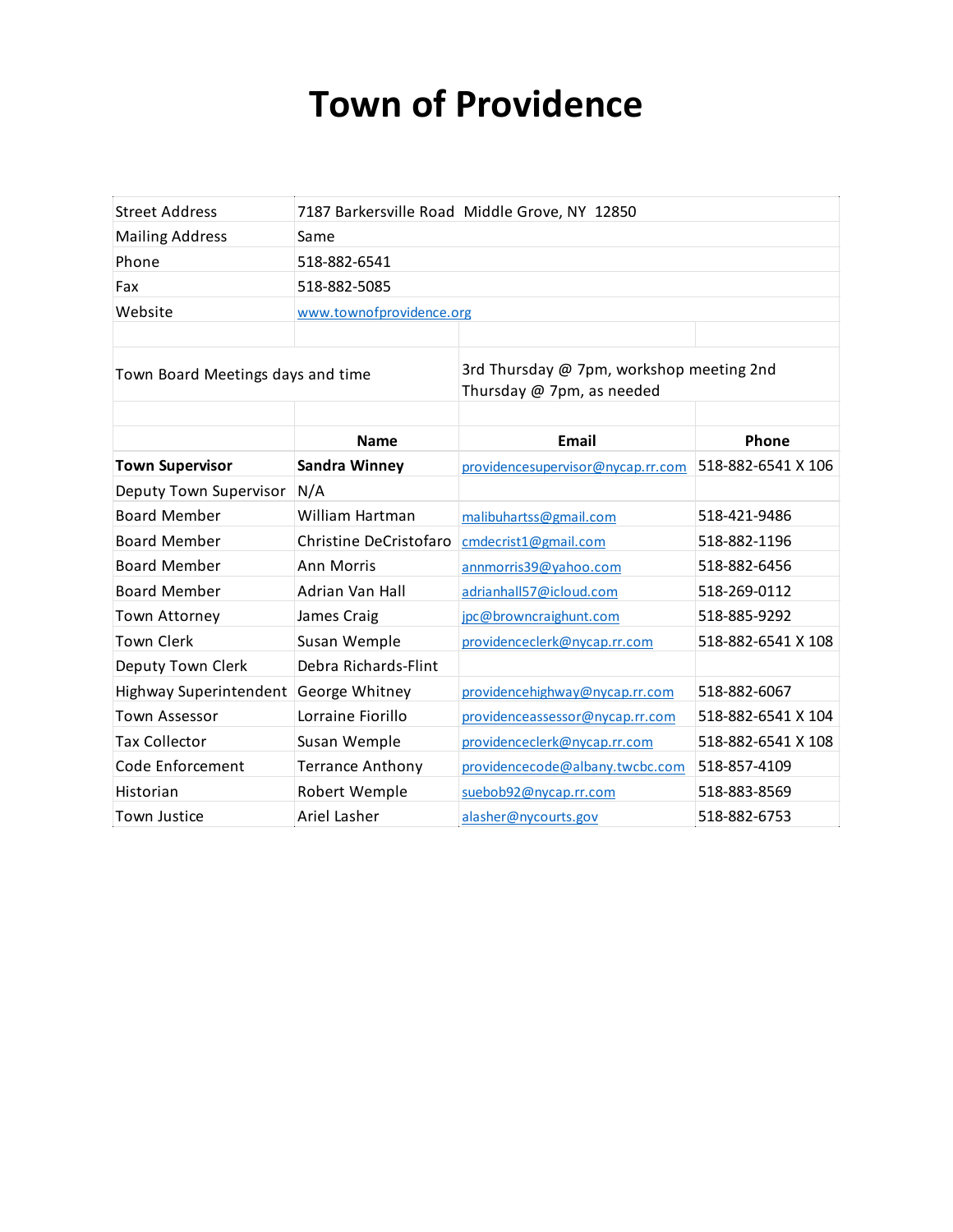# **Town of Saratoga**

| <b>Street Address</b>             | 12 Spring St. Schuylerville NY 12871 |                                                     |                    |  |
|-----------------------------------|--------------------------------------|-----------------------------------------------------|--------------------|--|
| <b>Mailing Address</b>            | 12 Spring St. Schuylerville NY 12871 |                                                     |                    |  |
| Phone                             | 518-695-3644                         |                                                     |                    |  |
| Fax                               | 518-695-6782                         |                                                     |                    |  |
| Website                           | www.townofsaratoga.com               |                                                     |                    |  |
|                                   |                                      |                                                     |                    |  |
| Town Board Meetings days and time |                                      | Second Monday of each month at 6 pm                 |                    |  |
|                                   |                                      |                                                     |                    |  |
|                                   | <b>Name</b>                          | <b>Email</b>                                        | Phone              |  |
| <b>Town Supervisor</b>            | Thomas N. Wood III                   | twood@albany.twcbc.com                              | 518-695-3644 X 314 |  |
| Deputy Town Supervisor            | Michael McLoughlin                   | mcloughlinmichael@msn.com                           | 518-584-2318       |  |
| <b>Board Member</b>               | <b>Ruth Drumm</b>                    | rdr12871@msn.com                                    | 518-695-6982       |  |
| <b>Board Member</b>               | Michael McLoughlin                   | mcloughlinmichael@msn.com                           | 518-584-2318       |  |
| <b>Board Member</b>               | <b>Gary Squires</b>                  | gsquires@nycap.rr.com                               | 518-695-6043       |  |
| <b>Board Member</b>               | Maxine Lautenberg                    | mlautenberg@nycap.rr.com                            | 518-587-9438       |  |
| Town Attorney                     | William Reynolds                     | billreynoldslaw@gmail.com                           | 518-695-6857       |  |
| <b>Town Clerk</b>                 | Linda A. McCabe                      | clerkt@albany.twcbc.com                             | 518-695-3644 X 311 |  |
| Deputy Town Clerk                 | Michelle Conover                     | clerkdep@albany.twcbc.com                           | 518-695-3644 X 317 |  |
| Highway Superintendent            | Don Ormsby                           | thehighwaymen@twcbc.com                             |                    |  |
| <b>Town Assessor</b>              | Lorraine Fiorino                     | assessortos@albany.twcbc.com                        | 518-695-3644 X 312 |  |
| <b>Tax Collector</b>              | Rose Decker                          | tostaxc@albany.twcbc.com                            | 518-695-3644 X 318 |  |
| Town Attorney                     | William Reynolds                     | billreynoldslaw@gmail.com                           | 518-695-6857       |  |
| <b>Building Inspector</b>         | <b>Gilman Albert</b>                 | tosbuildinsp@albany.twcbc.com<br>518-695-3644 X 313 |                    |  |
| Code Enforcement                  | Gilman Albert                        | tosbuildinsp@albany.twcbc.com                       | 518-695-3644 X 313 |  |
| Historian                         | Sean Kelleher                        | kelleherseanp@gmail.com                             | 518-695-3644 X 323 |  |
| Town Justice                      | <b>Charles Sherman</b>               | csherman@nycourts.gov                               | 518-695-3644 X 320 |  |
| Town Justice                      | Daniel Waldron                       | dwaldron@nycourts.gov                               | 518-695-3644 X 319 |  |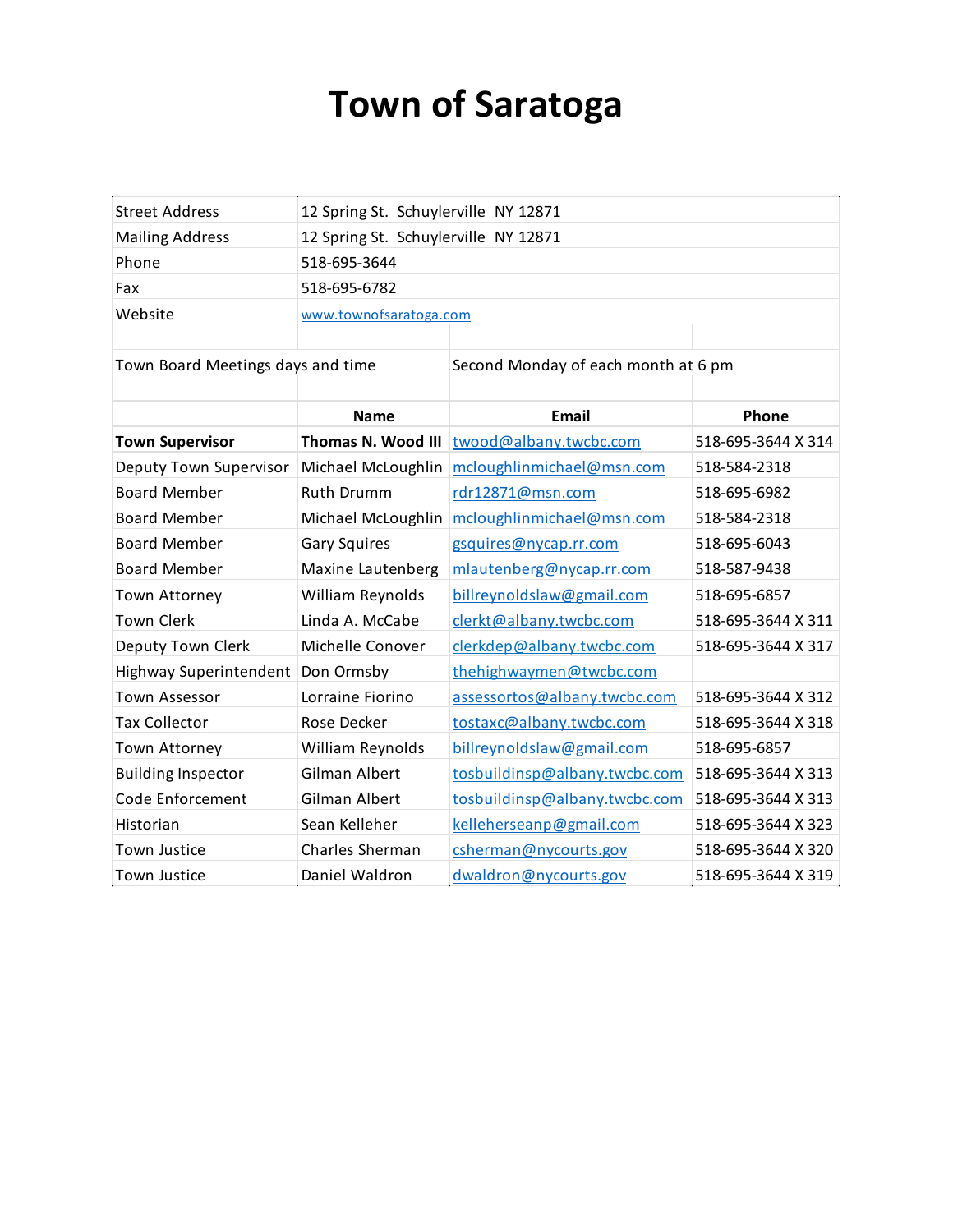# **City of Saratoga Springs**

| <b>Street Address</b>                | 474 Broadway, Saratoga Springs, NY 12866 |                                       |                    |  |
|--------------------------------------|------------------------------------------|---------------------------------------|--------------------|--|
| <b>Mailing Address</b>               | Same                                     |                                       |                    |  |
| Phone                                | 518-587-3550                             |                                       |                    |  |
| Fax                                  |                                          |                                       |                    |  |
| Website                              | www.saratoga-springs.org                 |                                       |                    |  |
|                                      |                                          |                                       |                    |  |
| Town Board Meetings days and time    |                                          | 1st & 3rd Tuesday each month at 7pm   |                    |  |
|                                      |                                          |                                       |                    |  |
|                                      | <b>Name</b>                              | Email                                 | Phone              |  |
| <b>Supervisor</b>                    | <b>Tara N. Gaston</b>                    | tngaston@saratogacountyny.gov         | 518-934-1944       |  |
| Supervisor                           | <b>Matthew Veitch</b>                    | mveitch@saratogacountyny.gov          | 518-369-6348       |  |
|                                      |                                          |                                       |                    |  |
| Mayor                                | Ron Kim                                  | mayor@saratoga-springs.org            | 518-587-3550 X2514 |  |
|                                      |                                          |                                       |                    |  |
| <b>Commissioner of Finance</b>       | Minita Sanghvi                           | minita.sanghvi@saratoga-springs.org   | 518-587-3550 X2577 |  |
|                                      |                                          |                                       |                    |  |
| <b>Commissioner of Public Works</b>  | Skip Scirocco                            | skip.scirocco@saratoga-springs.org    | 518-587-3550 X2562 |  |
|                                      |                                          |                                       |                    |  |
| <b>Commissioner of Public Safety</b> | James Montagnino                         | james.montagnino@saratoga-springs.org | 518-587-3550 X2627 |  |
|                                      |                                          |                                       |                    |  |
| <b>Commissioner of Accounts</b>      | <b>Dillon Moran</b>                      | dillon.moran@saratoga-springs.org     | 518-587-3550 X2607 |  |
|                                      |                                          |                                       |                    |  |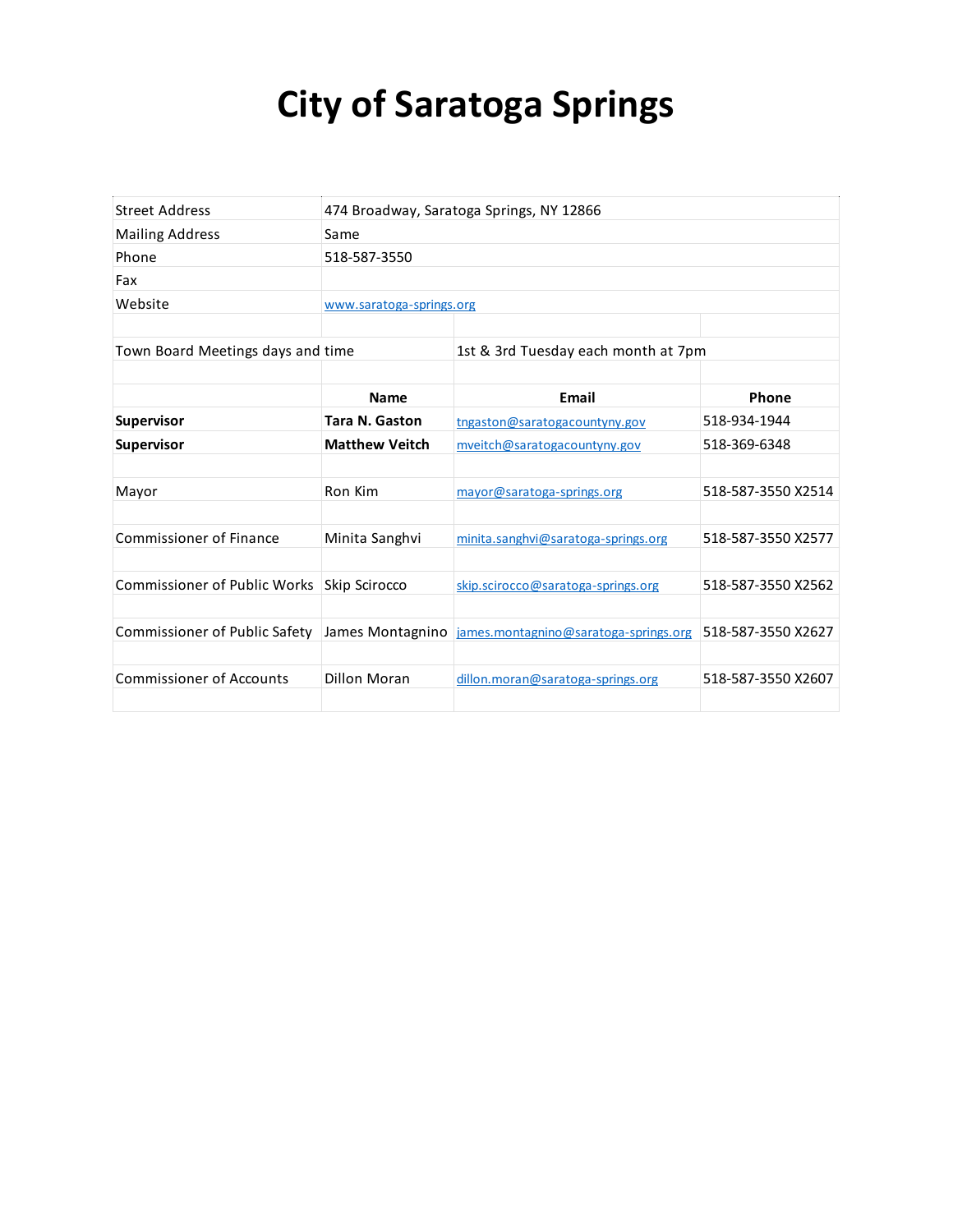# **Town of Stillwater**

| <b>Street Address</b>             | 881 Hudson Avenue, Stillwater, NY 12170 |                                            |                    |
|-----------------------------------|-----------------------------------------|--------------------------------------------|--------------------|
| <b>Mailing Address</b>            | <b>PO Box 700</b>                       |                                            |                    |
| Phone                             | 518-664-6148                            |                                            |                    |
| Fax                               | 518-664-9537                            |                                            |                    |
| Website                           | www.stillwaterny.org                    |                                            |                    |
|                                   |                                         |                                            |                    |
| Town Board Meetings days and time |                                         | 1st and 3rd Thursday of each month         |                    |
|                                   |                                         |                                            |                    |
|                                   | <b>Name</b>                             | <b>Email</b>                               | <b>Phone</b>       |
| <b>Town Supervisor</b>            | Ed Kinowski                             | ekinowski@stillwaterny.gov                 | 518-664-6148 X 201 |
| <b>Confidential Secretary</b>     | <b>Tiara Brown</b>                      | tbrown@stillwaterny.org                    | 518-664-6148 X 202 |
| Deputy Town Supervisor            | Ellen Vomacka                           | evomacka@stillwaterny.org                  | 518-796-5099       |
| <b>Board Member</b>               | Valerie Masterson                       | vmasterson@stillwaterny.org                | 518-542-3266       |
| <b>Board Member</b>               | Artie Baker                             | abaker@stillwaterny.gov                    | 518-664-6148       |
| <b>Board Member</b>               | Chris D'Ambro                           | cdambro888@gmail.com                       | 518-928-8179       |
| <b>Board Member</b>               | Ellen Vomacka                           | elessonqueen@yahoo.com                     | 518-796-5099       |
| Town Attorney                     | James Trainor, ESQ.                     | 518-899-9200<br>jamest@trainor-lawfirm.com |                    |
| <b>Town Clerk</b>                 | Danielle Cowin                          | dcowin@stillwaterny.org                    | 518-664-6148 X 206 |
| Deputy Town Clerk                 | <b>Barbara McManus</b>                  | bmcmanus@stillwaterny.org                  | 518-664-6148 X 207 |
| <b>Financial Manager</b>          | Anne Marie Halum                        | ahallum@stillwaterny.org                   | 518-664-6148 X 203 |
| Highway Superintendent            | <b>Matt Harris</b>                      | stillwaterhighway@yahoo.com                | 518-664-4611       |
| <b>Town Assessor</b>              | Colleen Adamec                          | cademac@stillwaterny.org                   | 518-664-6148 X 204 |
| <b>Tax Collector</b>              | Amber Paffen                            | apaffen@stillwaterny.org                   | 518-664-6148 X 205 |
| <b>Tax Collector Deputy</b>       | Heather Lesson                          | hlesson@stillwaterny.org                   | 518-664-6148 X 205 |
| <b>Building Adm. Assistant</b>    | Sheila Silic                            | ssilic@stillwaterny.org                    | 518-664-6148 X 215 |
| <b>Building Inspectors</b>        | <b>Brandon Myers</b>                    | bmyers@stillwaterny.org                    | 518-664-6148       |
|                                   | Eric Rutland                            | erutland@stillwaterny.org                  | 518-664-6148       |
| Code Enforcement                  | <b>Brandon Myers</b>                    | bmyers@stillwaterny.org                    | 518-664-6148       |
|                                   | <b>Eric Rutland</b>                     | erutland@stillwaterny.org                  | 518-664-6148       |
| Senior Planner                    | Lindsay Buck                            | lbuck@stillwaterny.org                     | 518-664-6148       |
| Engineer                          | Paul Male                               | pmale@stillwaterny.org                     | 518-664-6148       |
| Historian (intern)                | Makenzie Macey                          | mmacey143@gmail.com                        | 518-937-8901       |
| Town Justice                      | <b>Edward Richardson</b>                | Court@stillwaterny.org                     | 518-664-6946       |
| Town Justice                      | Joseph Waldron                          | Court@stillwaterny.org                     | 518-664-6946       |
| Court Clerk                       | Lorraine Buchal                         | Court@stillwaterny.org                     | 518-664-6946       |
| Canine Control Officer            | R Clayton Russom                        | rclaytonrussom@gmail.com                   | 518-253-4663       |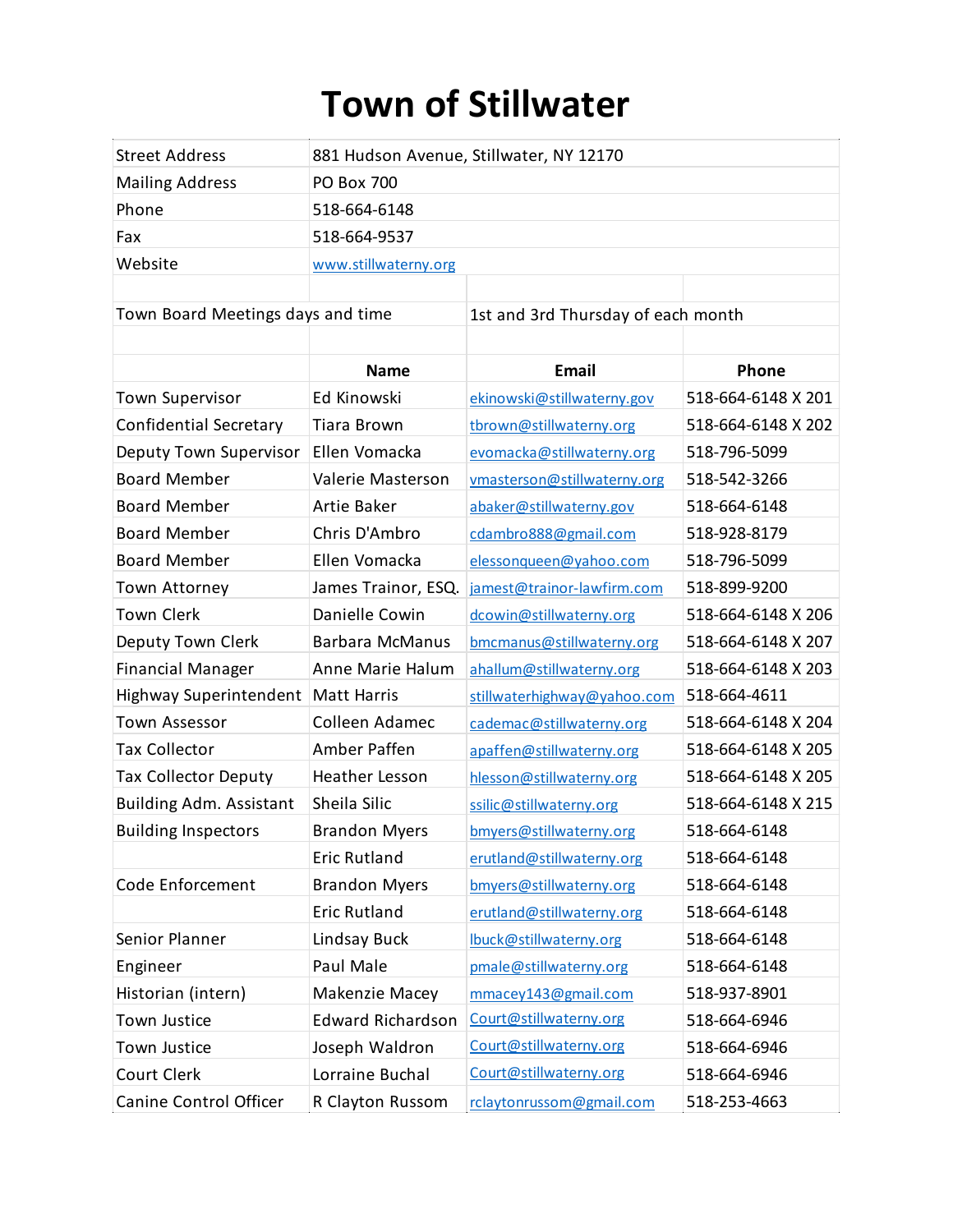### **Town of Waterford**

| Street Address         | 65 Broad Street, Waterford, NY 12188 |
|------------------------|--------------------------------------|
| <b>Mailing Address</b> | <b>Same</b>                          |
| Phone                  | 518-235-8184                         |
| Fax                    | 518-235-1547                         |
| Website                | www.town.waterford.ny.us             |
|                        |                                      |

Town Board Meetings days and time

First Tuesday of the month @ 7:00 p.m.

|                           | <b>Name</b>                | Email                           | <b>Phone</b> |
|---------------------------|----------------------------|---------------------------------|--------------|
| <b>Town Supervisor</b>    | John Lawler                | lawlerj@town.waterford.ny.us    | 518-235-8184 |
| Deputy Town Supervisor    | Laurie Marble              | marblel@town.waterford.ny.us    | 518-237-7348 |
| <b>Board Member</b>       | Laurie Marble              | marblel@town.waterford.ny.us    | 518-237-7348 |
| <b>Board Member</b>       | David Ball                 | balld@town.waterford.ny.us      | 518-368-0899 |
| <b>Board Member</b>       | James Boudreau             | boudreauj@town.waterford.ny.us  | 518-235-8345 |
| <b>Board Member</b>       | <b>Francis McClement</b>   | mcclementf@town.waterford.ny.us | 518-928-7636 |
| Town Attorney             | Donald Boyajian            | dboyajian@dblawny.com           | 518-463-7784 |
| <b>Town Clerk</b>         | Mary Shannon Carrigan      | carriganm@town.waterford.ny.us  | 518-235-8282 |
| Deputy Town Clerk         | Christina McClement        | mcclementc@town.waterford.ny.us | 518-235-8282 |
| Highway Superintendent    | Tony Lubas                 | lubast@town.waterford.ny.us     | 518-235-3413 |
| <b>Town Assessor</b>      | Rachael Holbrook           | holbrookr@town.waterford.ny.us  | 518-235-9907 |
| <b>Tax Collector</b>      | Mary Shannon Carrigan      | carriganm@town.waterford.ny.us  | 518-235-8282 |
| Town Attorney             | Donald Boyajian            | dboyajian@dblawny.com           | 518-463-7784 |
| <b>Building Inspector</b> | Benjamin Akin              | akinb@town.waterford.ny.us      | 518-235-3802 |
| Code Enforcement          | Benjamin Akin              | akinb@town.waterford.ny.us      | 518-235-3802 |
| Historian                 | <b>Russell Vandervoort</b> | russvandervoort@gmail.com       | 518-237-0999 |
| Town Justice              | David Fusko                | fuscod@town.waterford.ny.us     | 518-237-6788 |
| Town Justice              | Nandy Sunukjian            | sunukjiann@town.waterford.ny.us | 518-237-6788 |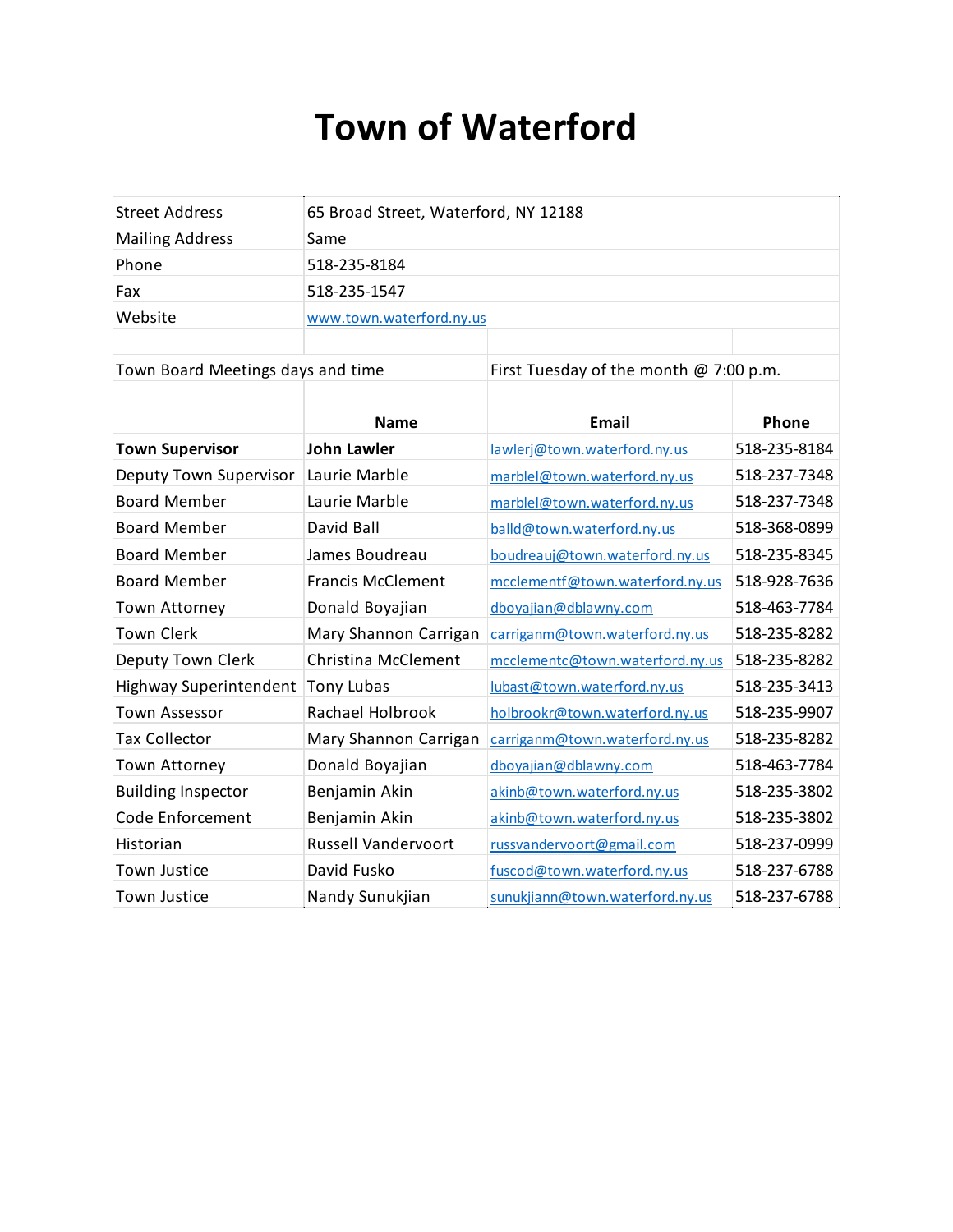### **Town of Wilton**

| <b>Street Address</b>                 | 22 Traver Road, Wilton, NY 12831 |                                        |                    |
|---------------------------------------|----------------------------------|----------------------------------------|--------------------|
| <b>Mailing Address</b>                | Same                             |                                        |                    |
| Phone                                 | 518-587-1939                     |                                        |                    |
| Fax                                   | 518-587-2837                     |                                        |                    |
| Website                               | www.townofwilton.com             |                                        |                    |
|                                       |                                  |                                        |                    |
| Town Board Meetings days and time     |                                  | 1st Thursday of the Month at 7:00 p.m. |                    |
|                                       |                                  |                                        |                    |
|                                       | <b>Name</b>                      | Email                                  | Phone              |
| <b>Town Supervisor</b>                | John Lant                        | jlant@townofwilton.com                 | 518-587-1939 X 218 |
| Deputy Town Supervisor John McEachron |                                  | imceachron@townofwilton.com            |                    |
| <b>Board Member</b>                   | Duane Bogardus                   | dbogardus@townofwilton.com             |                    |
| <b>Board Member</b>                   | Erinn Kolligian                  |                                        |                    |
| <b>Board Member</b>                   | Raymond O'Conor                  |                                        |                    |
| Town Attorney                         | Mark Schachner                   |                                        |                    |
| <b>Town Clerk</b>                     | Susan Baldwin                    | sbaldwin@townofwilton.com              | 518-587-1939 X 210 |
| Deputy Town Clerk                     | Julie Hotaling                   | jhotaling@townofwilton.com             | 518-587-1939 X 209 |
| Highway Superintendent Michael Monroe |                                  | mmonroe@townofwilton.com               | 518-587-1939 X 234 |
| <b>Town Assessor</b>                  | Tina Weber                       | tweber@townofwilton.com                | 518-587-1939 X 201 |
| <b>Tax Collector</b>                  | Susan Baldwin                    | sbaldwin@townofwilton.com              | 518-587-1939 X 601 |
| <b>Building Inspector</b>             | Mark Mykins                      | mmykins@townofwilton.com               | 518-587-1939 X 603 |
| Code Enforcement                      | Mark Mykins                      | mmykins@townofwilton.com               | 518-587-1939 X 603 |
| Historian                             | Karen Strack James               | historian@townofwilton.com             | 518-581-8646       |
| Town Justice                          | David Towne                      | dtowne@townofwilton.com                | 518-587-1980       |
| Town Justice                          | Matt Coseo                       | mcoseo@townofwilton.com                | 518-587-1980       |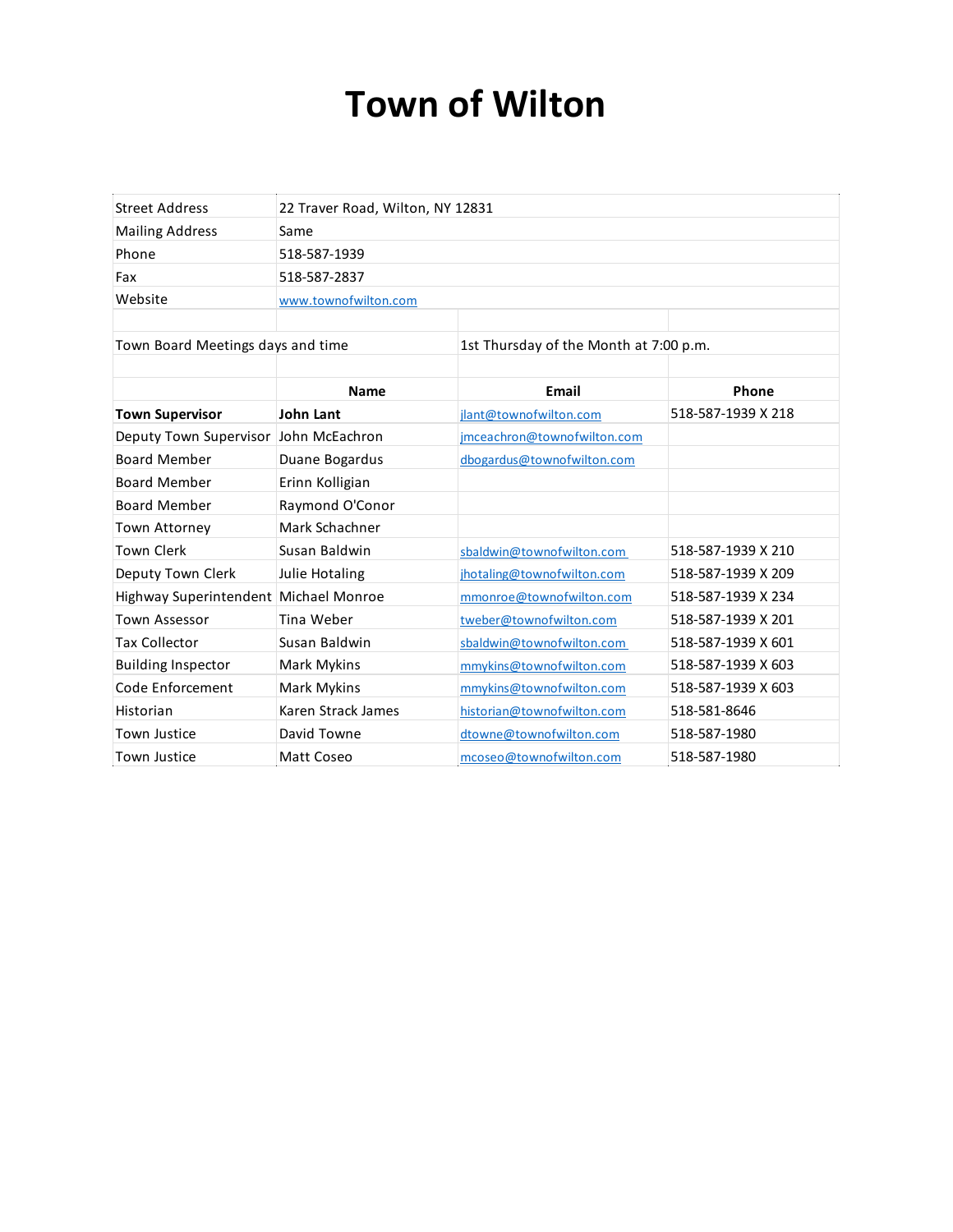### **Villages:**

### **Village of Ballston Spa**

**66 Front Street, Ballston Spa, NY 12020 Phone: 518-885-5711 Fax: 518-885-0512 e-mail address: villageofballstonspa@yahoo.com**

**Monthly Village Board Meeting: 2nd & 4th Monday of the Month at 7:30 p.m.** 

**Mayor: Christine M. Fitzpatrick** 

### **Village of Corinth**

**244 Main Street, Corinth, NY 12822 Phone: 518-654-2012 Fax: 518-654-6202 www.villageofcorinthny.com**

**Monthly Village Board Meeting: 1st & 3rd Wednesday of the Month at 6 p.m.** 

**Mayor: Charles Pasquarell** 

### **Village of Galway**

**PO Box 213, Galway, NY 12074 Phone: 518-882-6488 Fax: 518-882-1346 www.galwayvillage.org**

**Monthly Village Board Meeting: 1st Tuesday of the Month at 7 p.m.** 

**Mayor: William Hyde** 

### **Village of Round Lake**

**PO Box 85, Round Lake, NY 12151 Phone: 518-899-2800 Fax: 518-899-1501 www.roundlakevillage.org**

**Monthly Village Board Meeting: 1st & 3rd Wednesday of the Month at 7 p.m.** 

**Mayor: Gary Putman**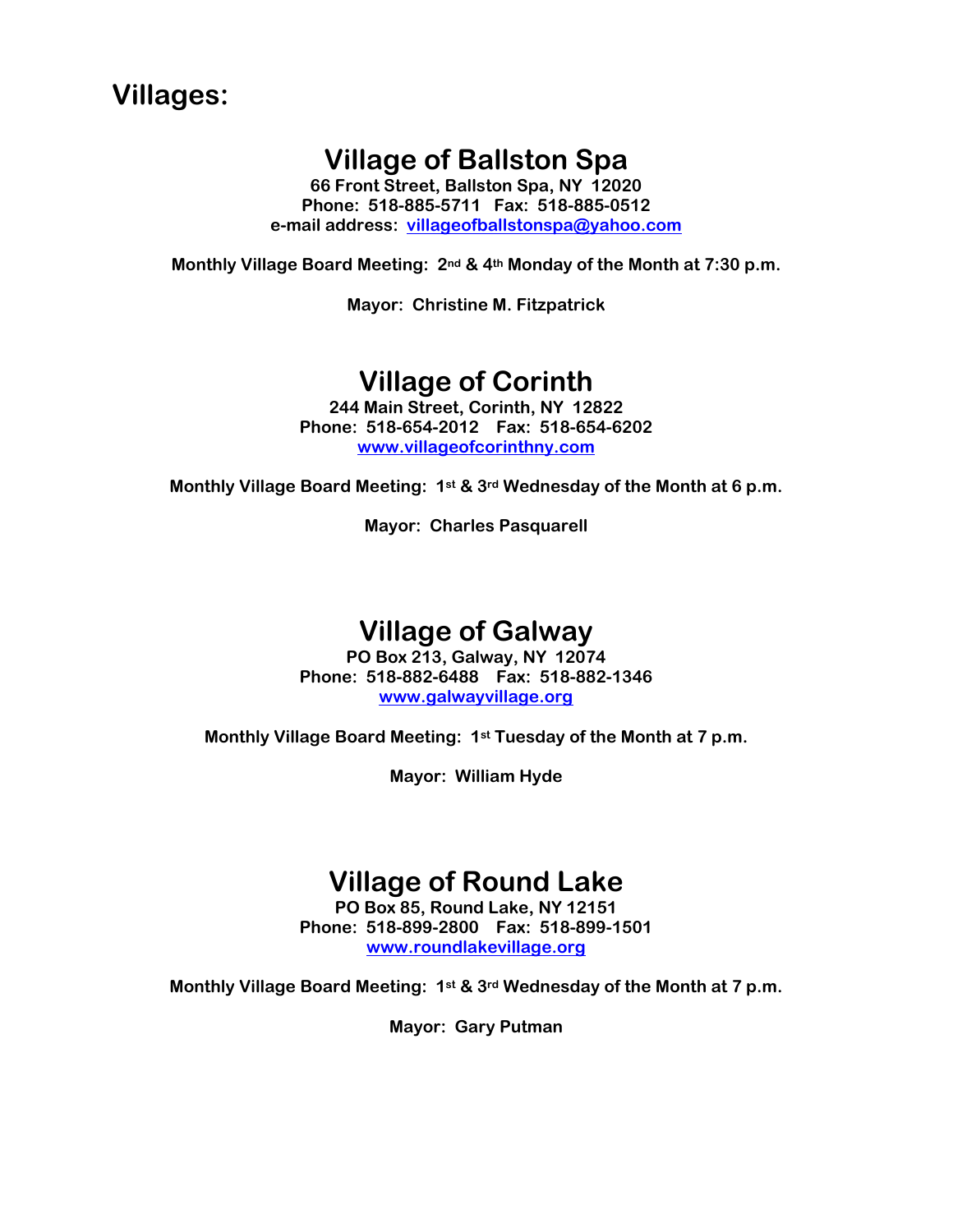### **Village of Schuylerville**

**PO Box 56, 35 Spring Street, Schuylerville, NY 12871 Phone: 518-695-3881 Fax: 518-695-3883 www.villageofschuylerville.org**

**Monthly Village Board Meeting: 2nd Wednesday of the Month at 7 p.m.** 

**Mayor: Daniel Carpenter** 

### **Village of South Glens Falls**

**PO Box 1210, 46 Saratoga Avenue, South Glens Falls, NY 12803 Phone: 518-793-1455 Fax: 518-793-3063 www.sgfny.com**

**Monthly Village Board Meeting: 1st & 3rd Wednesday of the Month at 7 p.m.** 

**Mayor: Nicholas Bodkin** 

### **Village of Stillwater**

**1 School Street, PO Box 507, Stillwater, NY 12170 Phone: 518-664-6258 Fax: 518-664-2166 www.villageofstillwaterny.org**

**Monthly Village Board Meeting: 3rd Tuesday of the Month at 6:30 p.m.** 

**Mayor: Judy Wood-Shaw** 

### **Village of Victory**

**PO Box 305, 23 Pine Street, Victory Mills, NY 12884 Phone/Fax: 518-695-3808 www.villageofvictory.org**

**Monthly Village Board Meeting: 1st Tuesday of the Month at 7 p.m.** 

**Mayor: Patrick Dewey** 

### **Village of Waterford**

**65 Broad Street, Waterford, NY 12188 Phone/Fax: 518-235-9898 www.waterfordny.org**

**Monthly Village Board Meeting: 2nd Wednesday of the Month at 7:30 p.m. Mayor: J. Bert Mahoney**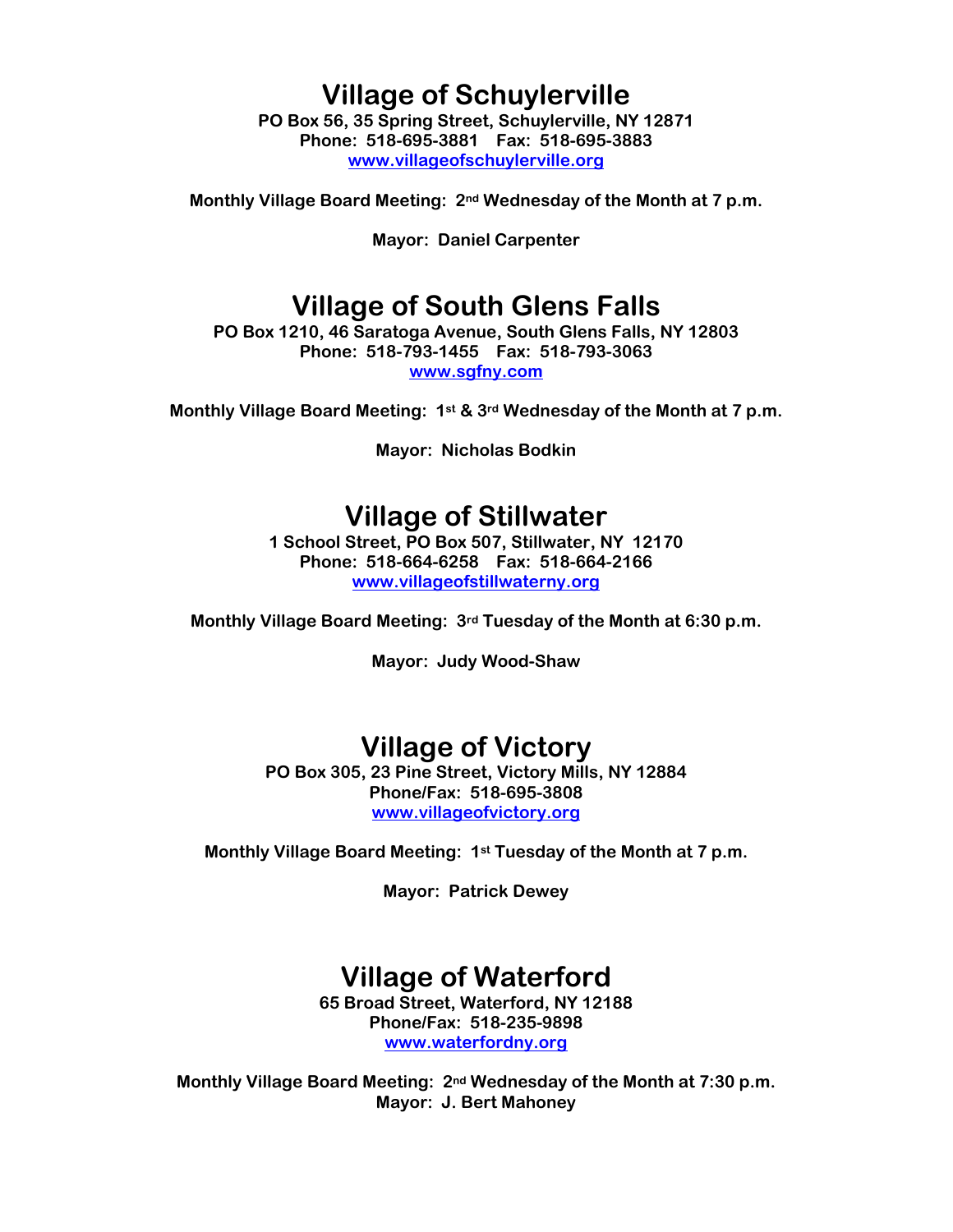### **Saratoga County Departments:**

**Located at 40 McMaster Street, Ballston Spa, NY 12020** 

**Board of Supervisors: Phone: 518-885-2240 Fax: 518-884-4771** 

**Theodore Kusnierz, Chairman of the Board Therese Connolly, Clerk of the Board Bridget Rider, Deputy Clerk of the Board** 

**County Administrator: Phone: 518-884-4742 Fax: 518-884-4723** 

**Steve Bulger** 

**County Attorney: Phone: 518-884-4770 Fax: 518-884-4720 Michael Hartnett**

**County Auditor Phone: 884-4745 Fax: 518-884-4720** 

**Christopher Schall**

**County Clerk Phone: 518-885-2213 Fax: 518-884-4726** 

**Craig Hayner**

**County Historian Phone 518-884-4749 Fax: 518-884-4771** 

**Lauren Roberts**

**Human Resources Phone: 518-885-2225 Fax: 518-884-4752 Scot Chamberlain** 

**Public Defender Phone: 518-884-4795 Fax: 518-884-4789** 

**Andrew Blumenberg** 

**Conflict Defender Phone: 518-885-2217 Fax: 518-884-4756** 

**George Conway** 

**Treasurer Phone: 518-884-4724 Fax: 518-884-4771 Andrew Jarosh**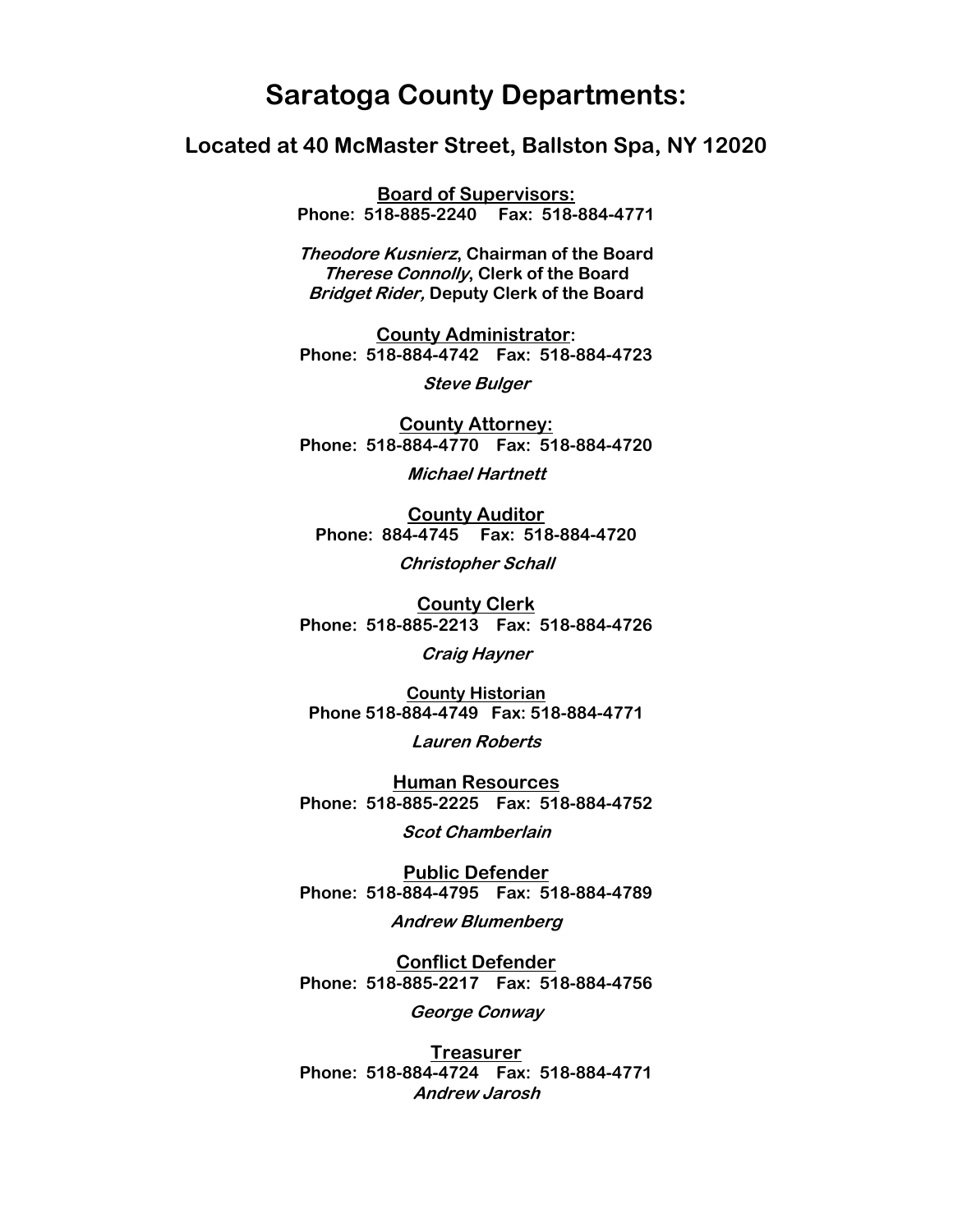### **Located at the Paul E. Lent Public Safety Facility 6012 County Farm Road, Ballston Spa, NY 12020**

**Sheriff's Department Phone: 518-885-6761 Fax: 518-885-2453** 

**Sheriff Michael Zurlo** 

**Public Health Phone: 518-584-7460 Fax: 518-583-2498** 

**Dr. Daniel Kuhles** 

**Social Services Phone: 518-884-4140 Fax: 518-884-4199** 

**Tina Potter** 

**Probation Phone: 518-884-4120 Fax: 518-884-4258** 

**Stephen Bayle** 

**Office of Emergency Services Phone: 518-885-2232 Fax: 518-884-4707** 

**Carl Zeilman** 

#### **Saratoga County Coroners**

**Susan Hayes-Masa – 518-693-2420 David DeCelle – 518-703-5436** 

#### **Located at 6010 County Farm Road, Ballston Spa, NY 12020**

**Animal Shelter Phone: 518-885-4113 Fax: 518-885-2570** 

**Penny Heritage**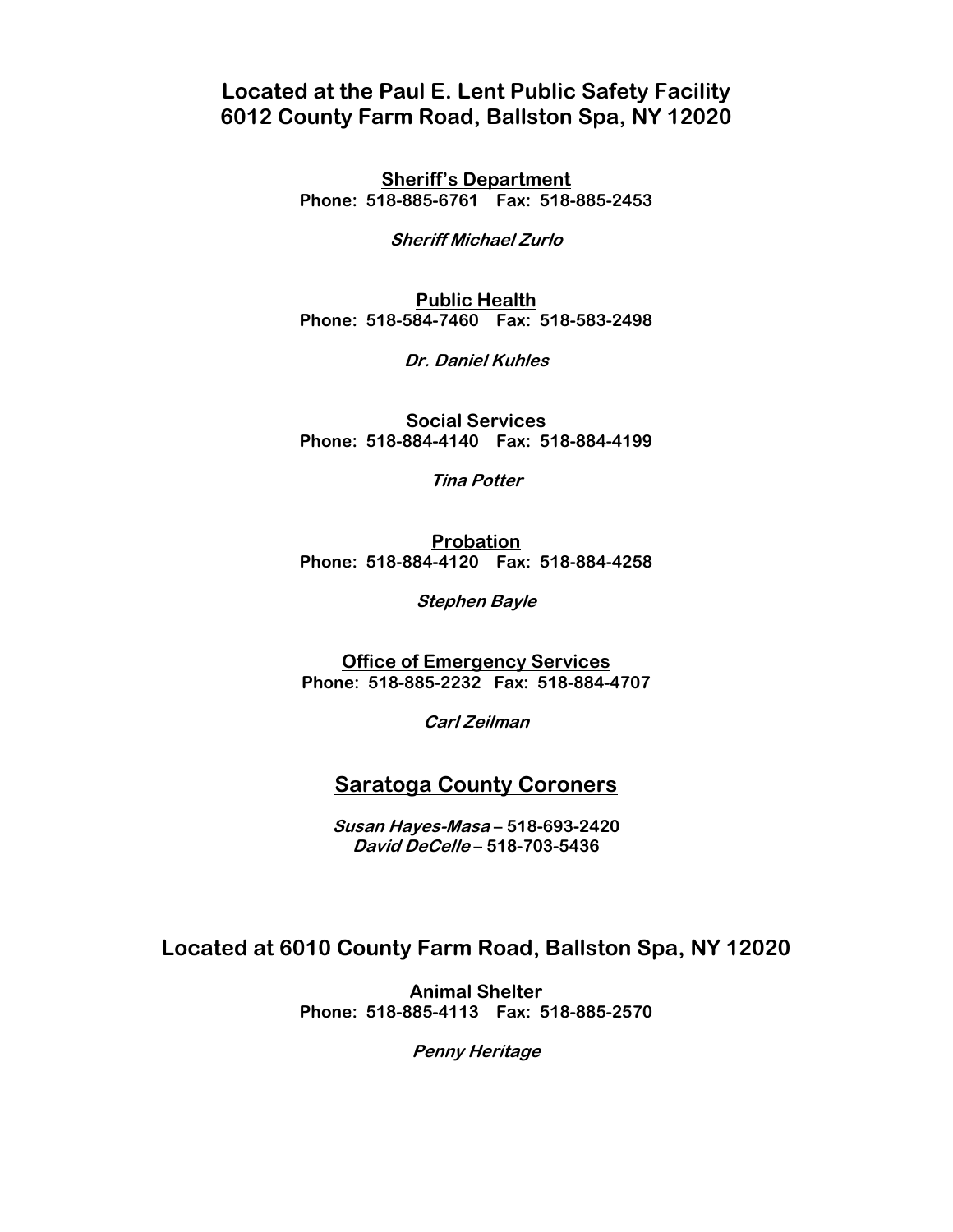**Located at 135 South Broadway, Saratoga Springs, NY 12866** 

**Mental Health and Addiction Services Phone: 518-584-9030 Fax: 518-581-1709** 

**Dr. Michael Prezioso** 

#### **Located at 25 East High Street, Ballston Spa, NY 12020**

**District Attorney Phone: 518-885-2263 Fax: 518-884-8627** 

**Karen Heggen**

**Weights & Measures / Consumer Affairs Phone: 518-885-2237 Fax: 518-884-4707** 

**R. Scott Near** 

#### **Located at 35 East High Street, Ballston Spa, NY 12020**

**Real Property Tax Services Phone: 518-885-2219 Fax: 518-884-4744** 

**Anna Stanko** 

#### **Located at 50 West High Street, Ballston Spa, NY 12020**

**Board of Elections Phone: 518-885-2249 Fax: 518-884-4751** 

> **Roger Schiera (Republican) William Fruci (Democrat)**

**Information Technology (IT) Phone: 518-884-4760 Fax: 518-884-4756** 

**Eileen Bennett** 

**Planning Phone: 518-885-4705 Fax: 518-884-4780 Jason Kemper** 

**Purchasing Phone: 518-885-2210 Fax: 518-885-2220 John Warmt**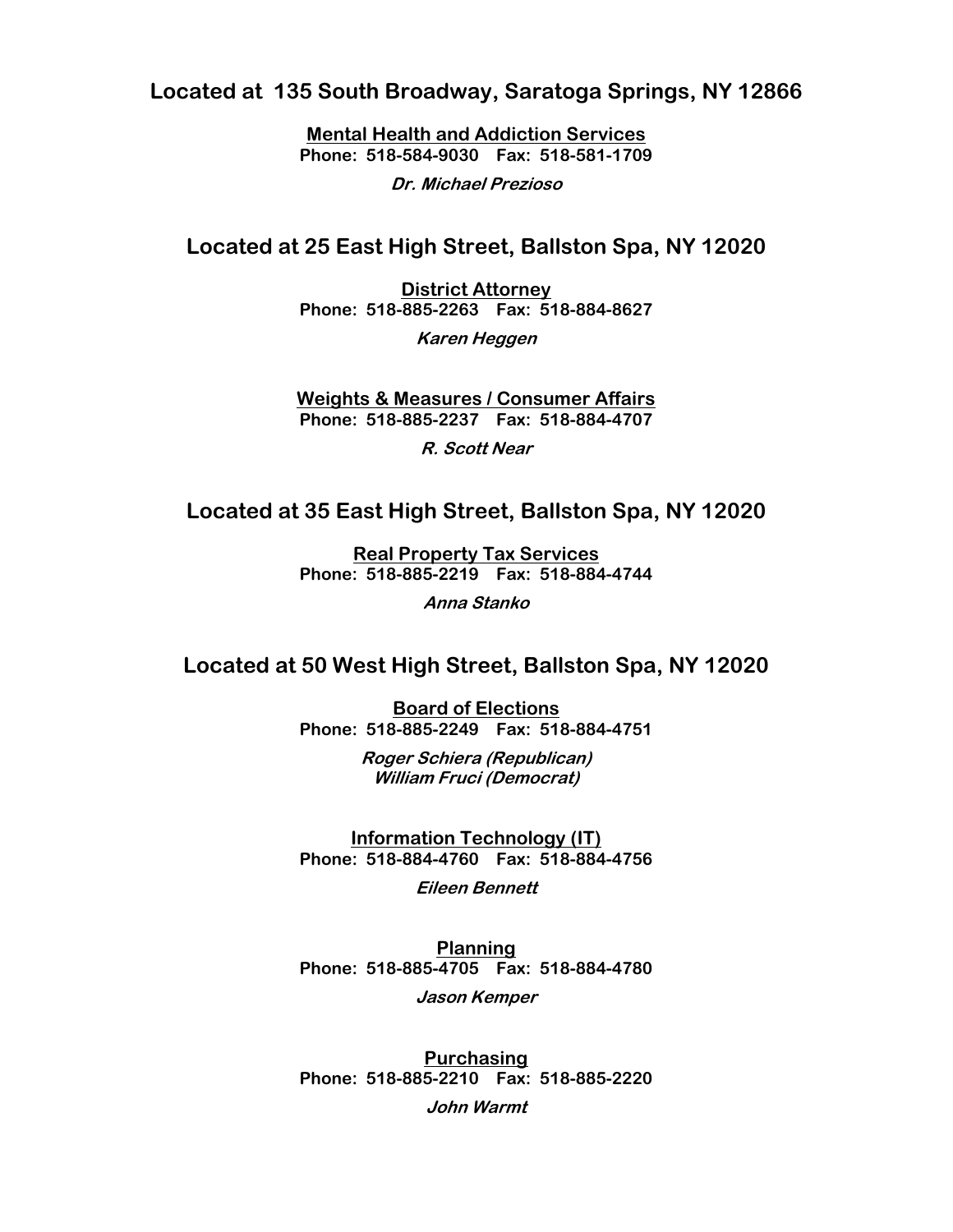#### **Located at 3654 Galway Road, Ballston Spa, NY 12020**

**Public Works Phone: 518-885-2235 Fax: 518-885-8809 Chad Cooke** 

#### **Located at 152 East High Street, Ballston Spa, NY 12020**

**Office for the Aging Phone: 518-884-4100 Fax: 518-884-4104** 

**Sandi Cross** 

**Workforce Investment Act Phone: 518-884-4170 Fax: 518-884-4262 Jenniffer McCloskey** 

#### **Located at 2144 Doubleday Avenue, Ballston Spa, NY 12020**

**Veterans Phone: 518-884-4115 Fax: 518-884-4290** 

#### **Frank McClement**

#### **Located at Routes 4 & 32, Mechanicville, NY 12118**

**Saratoga County Sewer District Phone: 518-664-7396 Fax: 518-664-6280** 

**Dan Rourke** 

#### **Other:**

### **Cooperative Extension**

**50 West High Street, Ballston Spa, NY 12020 Phone: 518-885-8995**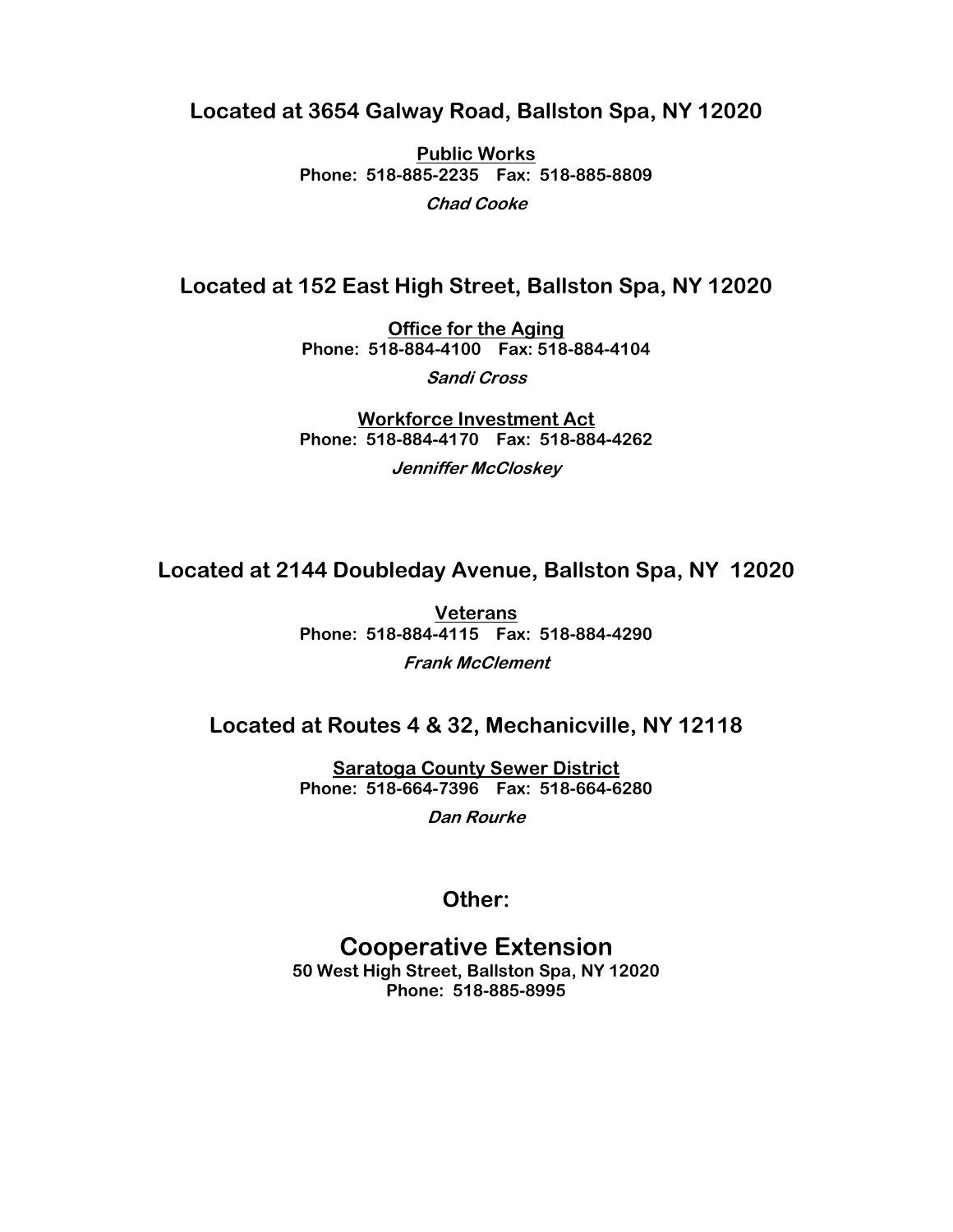### **Saratoga County Courts:**

**www.nycourts.gov/4jd/saratoga/index.shtml**

**County Judge: 518-451-8815 Family Court: 518-451-8888 Supreme Court: 518-451-8841 Surrogate Court: 518-451-8825 Commissioner of Jurors: 518-451-8850** 

**State Representatives:** 

**Governor Kathy Hochul NYS Capital Building Albany, NY 12224 518-474-8390 www.governor.ny.gov**

**43rd Senatorial District Daphne Jordan 188 State Street, Room 508 Albany, NY 12247 www.nysenate.gov/senators/daphne-jordan**

**49th Senatorial District Jim Tedisco 188 State Street, Room 515 Albany, NY 12247 518-455-2181 nysenate.gov/senator/james-tedisco**

**113th Assembly District Carrie Woerner Legislative Office Building 502 Albany, NY 12248 518-455-5404 assembly.state.ny.us/mem/Carrie-Woerner**

**114th Assembly District Matthew Simpson Legislative Office Building 721 Albany, NY 12248 518-455-5565 nyassembly.gov/mem/Matthew-Simpson**